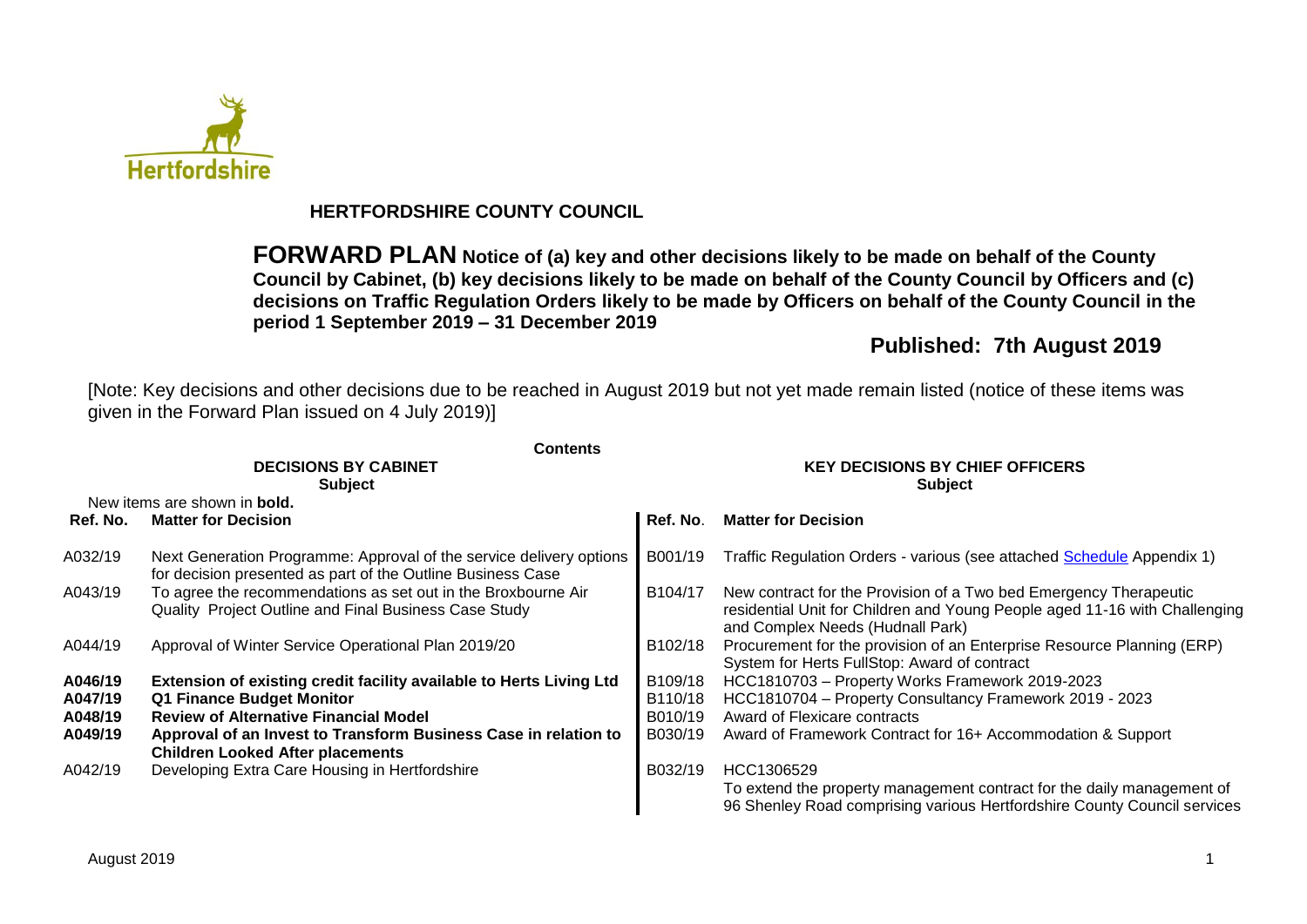| A050/19 | To adopt a policy banning the release of Sky Lanterns and<br>balloons from County Council land and property                          | B036/19            | Framework agreement for the supply of cleaning chemicals, soaps and<br>sanitisers in conjunction with Hampshire County Council - Award of<br>contract                                                                                                                        |
|---------|--------------------------------------------------------------------------------------------------------------------------------------|--------------------|------------------------------------------------------------------------------------------------------------------------------------------------------------------------------------------------------------------------------------------------------------------------------|
| A051/19 | Adoption of revised Minerals and Waste Development Scheme                                                                            | B038/19            | Contract Award for construction of the New River Bridge, Essex Road,<br>Hoddesdon                                                                                                                                                                                            |
| A052/19 | Adoption of the Health Impact Assessment policy position<br>statement                                                                | B039/19            | HCC1911407 Replacement of 5 County Hall Boilers due to failure - Old<br>Block - Block 10 - Award of contract                                                                                                                                                                 |
| A045/19 | Approval to undertake a public consultation on the Draft Waste Local<br>Plan (2021-2036                                              | B040/19            | Aldwyck Homes - works on supported living accommodation in conjunction<br>with compartmentalisation - Award of contract                                                                                                                                                      |
| A053/19 | Future direction of the Household Waste Recycling Centre<br><b>Service</b>                                                           | B043/19            | Framework for the provision of collection and disposal of clinical waste,<br>offensive waste and small animal remains                                                                                                                                                        |
| A054/19 | Sale of: Freeman House, Letchworth to Herts Living Ltd                                                                               | B044/19            | Whether to Commission the provision of the assessment and eligibility<br>aspect of the Warmer Homes scheme from an external supplier                                                                                                                                         |
| A055/19 | Former Highways Depot, Station Road, Watton at Stone:<br>1) joint sale of interests with Network Rail<br>2) Sale to Herts Living Ltd | B045/19            | HCC1911437 – Batch 48 – To procure a provider for supply of Gas &<br>Electricity to Hertfordshire County Council sites                                                                                                                                                       |
| A040/19 | Strategy for direct employment use property development.                                                                             | B046/19            | HCC1911438 Batch 48 - Cluster 1 - Batchwood school, St Albans and Two<br>Waters Primary School, Hemel Hempstead - Mechanical works (Inc. Boiler<br>replacements)                                                                                                             |
| A056/19 | To adopt a Pollinator Strategy and Rural Estate Action Plan                                                                          | B047/19            | HCC1911439 Batch 48 - Cluster 2 - Shenley Primary School and<br>Skyswood School, St Albans - Mechanical works (Inc. Boiler replacements)                                                                                                                                     |
| A057/19 | <b>Hertfordshire County Council's Accommodation Strategy -</b><br><b>Consideration of the Full Business Case</b>                     | B048/19            | HCC1911440 Batch 48 - Cluster 3 - Dundale Primary and Nursery School,<br>Tring - Mechanical works (Inc. Boiler replacements)                                                                                                                                                 |
| A058/19 | <b>LED Street Lighting Illumination Strategy</b>                                                                                     | B049/19            | HCC1911454 - Batch 46 - Cluster 1 - Roofing Works - Little Munden C of E<br>VC Primary School Block 12 Grade II Listed. Fairlands Primary School,<br>Cheshunt. Rivers Extended (Education Support Centre) (Key Stage 4),<br>Hoddesdon. St Mary's C of E Junior School, Ware. |
|         |                                                                                                                                      | B050/19            | HCC1911473 Batch 49 - Package 2 - Mechanical Works - Edwinstree C of<br>E Middle School, Buntingford & High Wych C of E Primary School                                                                                                                                       |
|         |                                                                                                                                      | B051/19            | HCC1911455 - Batch 46 - Cluster 2 - Roofing Works - Cassiobury Infant<br>School, Watford. Parkside Community Primary School, Borehamwood.<br>Roman Fields Pupil Referral Units, Hemel Hempstead - Blocks 11 & 18,<br>Shenley Primary school, Shenley                         |
|         |                                                                                                                                      | B053/19            | Approval to the sale of 45A Grange Road, Bishops Stortford and land<br>adjoining                                                                                                                                                                                             |
|         |                                                                                                                                      | B054/19<br>B055/19 | Wormley Site - Provision of a new Nursing Home - award of contract<br>Appointment of Hertfordshire County Council Director of HfL (Herts for<br>Learning)                                                                                                                    |
|         |                                                                                                                                      | B056/19            | To establish a dynamic purchasing system for the provision of local bus and<br>school coach contracts transport services from 1st January 2020 for the<br>duration of five years                                                                                             |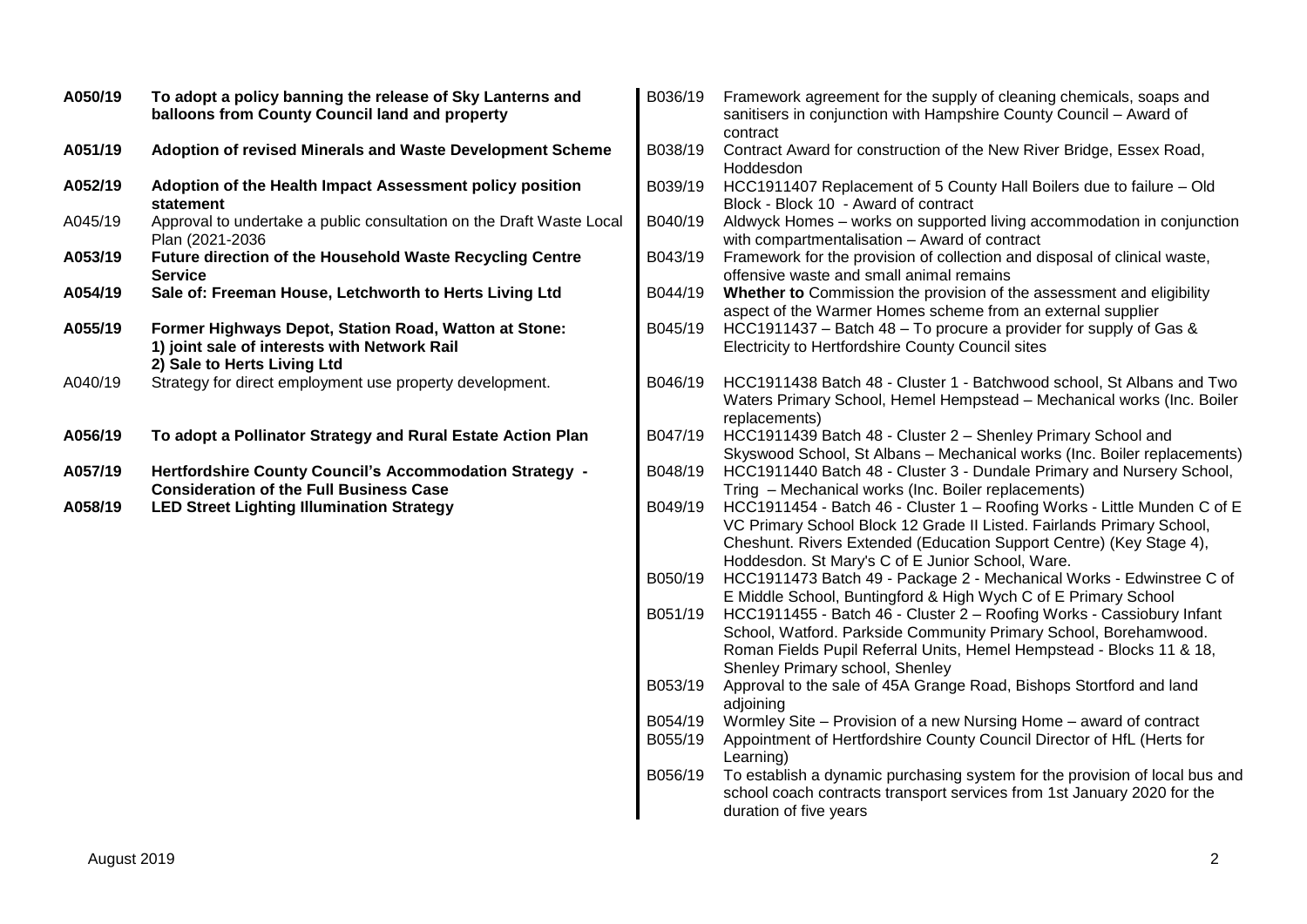| B057/19            | Joint Tender process with Luton Council to establish a new block contract<br>for the provision of a 4 bedded Residential Children's Home for Children<br>and Young People aged 11-16 with Challenging behaviours and Complex<br>Needs: Award of contract |
|--------------------|----------------------------------------------------------------------------------------------------------------------------------------------------------------------------------------------------------------------------------------------------------|
| B058/19            | Agreement to continue to act as host authority for the Hertfordshire Shared<br><b>Anti-Fraud Service</b>                                                                                                                                                 |
| B059/19<br>B060/19 | HCC1608656 - Potential extension to the Highways Structures Framework<br>HCC1911513 - Colnbrook School - Replacement of Portakabin building:<br>Award of contract                                                                                        |
| B061/19            | To approve the Revised Discretionary Disabled Facilities Grants<br><b>Policy &amp; Charging Policy</b>                                                                                                                                                   |
| B062/19            | Commissioning plan for voluntary sector contracts for user<br>representation, acquired brain injury, crisis intervention, befriending<br>and daytime activities                                                                                          |
| B063/19            | HCC1911647 - Roofing Works - Royston Fire & Ambulance Station,<br>Cranbourne Centre, Potters Bar, Cranbourne Library, Potters Bar,<br><b>Oakmere Library, Potters Bar</b>                                                                                |
| B064/19            | Introduce a new formulae for calculating the charge for providing<br>services at incidents under the auspices of the Fire & Rescue Services<br><b>Act 2004</b>                                                                                           |
| B065/19            | Award of Flexicare scheme Mary Barfield to Herts at Home starting on<br>1 April 2020                                                                                                                                                                     |
| B066/19            | Grounds Maintenance tender for various schools in Potters Bar,<br>Borehamwood,                                                                                                                                                                           |
|                    | Radlett, Bushey and Watford: Award of contract                                                                                                                                                                                                           |
| B067/19            | Open market sale: 74 Station Road and Land adjoining, Steeple<br><b>Morden</b>                                                                                                                                                                           |
| B068/19            | Open market sale: 4 Red Lion Cottages, Aldenham                                                                                                                                                                                                          |
| B069/19            | Commissioning a County-wide digitally enabled assistive technology<br>service.                                                                                                                                                                           |
| B070/19            | <b>Direction of Future Workforce Project</b>                                                                                                                                                                                                             |
| B071/19            | Award of contract for the provision of a two bed local specialist<br>residential children's home                                                                                                                                                         |
| B072/19            | Award of contract for community meals service                                                                                                                                                                                                            |
| B073/19            | Award of contract for carers breaks                                                                                                                                                                                                                      |
| B074/19            | Provision of Reablement and support at Home - Strategic Lead<br><b>Provider Services: Award of contracts</b>                                                                                                                                             |
| B075/19            | Retender Mobile Phone and associated technologies and services<br>contract                                                                                                                                                                               |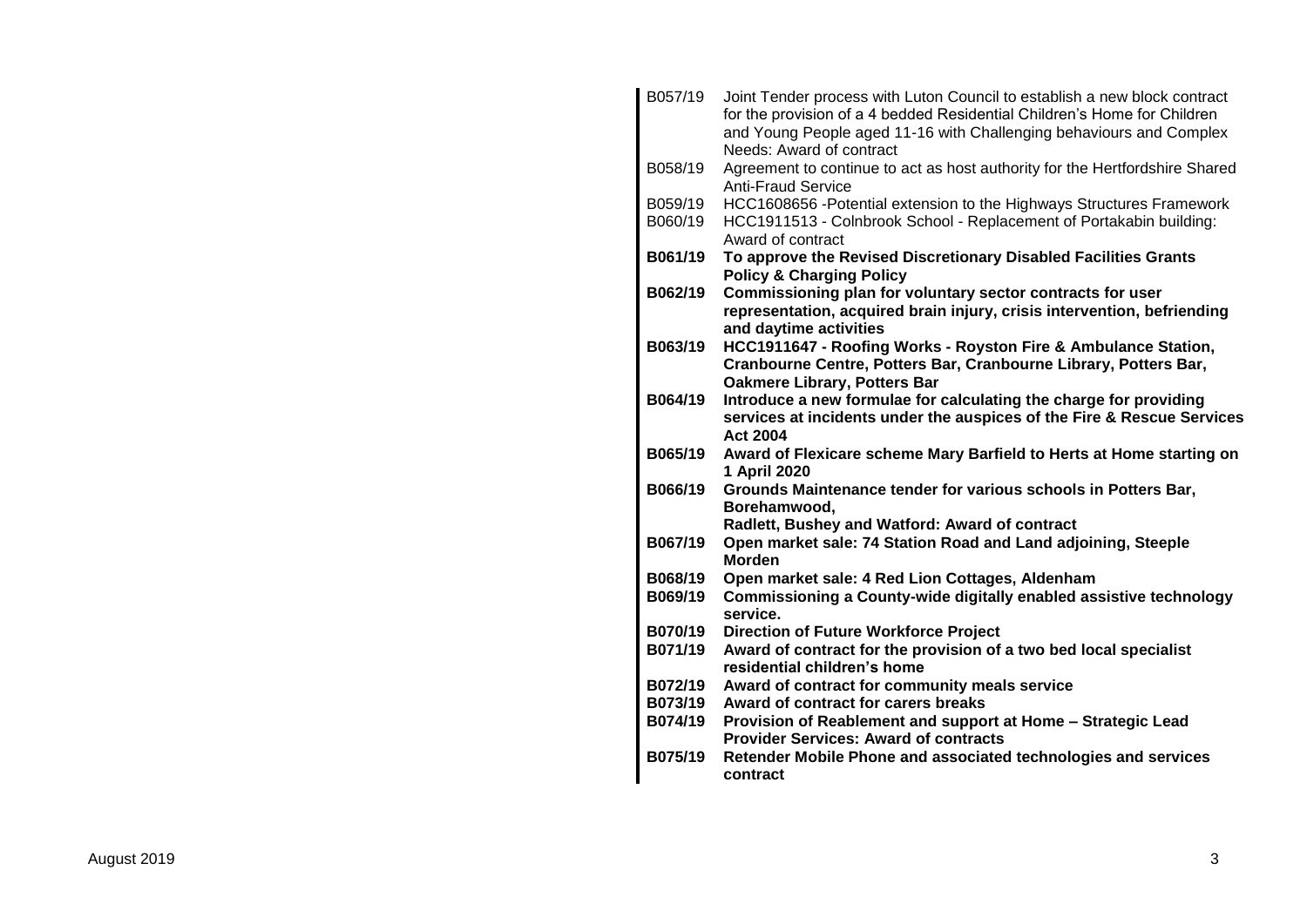| Ref. No. | <b>Matter for Decision</b>                                                                                                                                | Date<br>decision to<br>be made | <b>Cabinet Panels to be</b><br>consulted                                                               | <b>Officer contact for</b><br>this matter | Documents to be<br>considered <sup>"***</sup>                                                                                                                                                         | <b>Exempt from the</b><br><b>Council's Call-In</b><br>Procedures <sup>##</sup><br>Yes / No |
|----------|-----------------------------------------------------------------------------------------------------------------------------------------------------------|--------------------------------|--------------------------------------------------------------------------------------------------------|-------------------------------------------|-------------------------------------------------------------------------------------------------------------------------------------------------------------------------------------------------------|--------------------------------------------------------------------------------------------|
| A032/19  | <b>Next Generation Programme:</b><br>Approval of the service<br>delivery options for decision<br>presented as part of the<br><b>Outline Business Case</b> | 23/09/2019                     | Resources and<br>Performance Cabinet<br>Panel<br>Children, Young People<br>& Families Cabinet<br>Panel | Danielle Bailey<br>01992 556412           | Report of the Director of<br>Resources<br>Part I and Part II Report - due<br>to 'Information relating to the<br>financial or business affairs of<br>any particular person<br>(including the Council)' | No.                                                                                        |

#### **PART A: DECISIONS BY CABINET** Note: New items and amendments are shown in **bold.**

\*\*\* In accordance with Regulation 10(1) of The Local Authorities (Executive Arrangements) (Meetings and Access to Information) (England) Regulations 2012 (the '2012 Regulations') these items of business will be considered by Cabinet at its meeting 13 May 2019. Notices issued, as required by the 2012 Regulations, can be viewed at <https://democracy.hertfordshire.gov.uk/mgCalendarMonthView.aspx?GL=1&bcr=1>

<sup>††</sup> Documents to be considered by the Cabinet are published in the Council's website at <https://democracy.hertfordshire.gov.uk/mgCalendarMonthView.aspx?GL=1&bcr=1>

‡‡ Grounds for exemption are:-

- (a) where the decision is a decision taken under the Special Urgency provisions in Annex 4 of the Constitution
- (b) where the Chief Executive certifies that implementation of the decision is critical for service delivery
- $(c)$  where the Chief Legal Officer certifies that the Council would be likely to suffer legal prejudice from a delay in implementation of the decision resulting from the decision being Called-In
- (d) where the Director of Resources certifies that the Council would be likely to suffer financial prejudice from a delay in implementation of the decision resulting from the decision being Called-In;
- (e) where the Chief Legal Officer certifies that a delay in implementation of the decision resulting from the decision being Called-In would result in the decision being incapable of implementation or meaningful implementation
- (f) where the decision results from consideration of a recommendation or report from the OSC or any sub-committee or Topic Group of the OSC;
- (g) where the decision results from a reference back decision by Overview and Scrutiny Committee; or
- (h) where the decision is a recommendation to Full Council;
- (i) where the Call-In period has expired

1

The address from which, subject to any prohibition or restriction on their disclosure, copies of, or extracts from, any document listed is available is County Hall, Pegs Lane, Hertford, SG13 8DE. Other documents relevant to these matters may be submitted to the decision maker. To request details of such documents (if any) as they become available contact Deborah Jeffery, Assistant Manager, Democratic Services by email [\(deborah.jeffery@hertfordshire.gov.uk\)](mailto:deborah.jeffery@hertfordshire.gov.uk) or phone (01992 555563)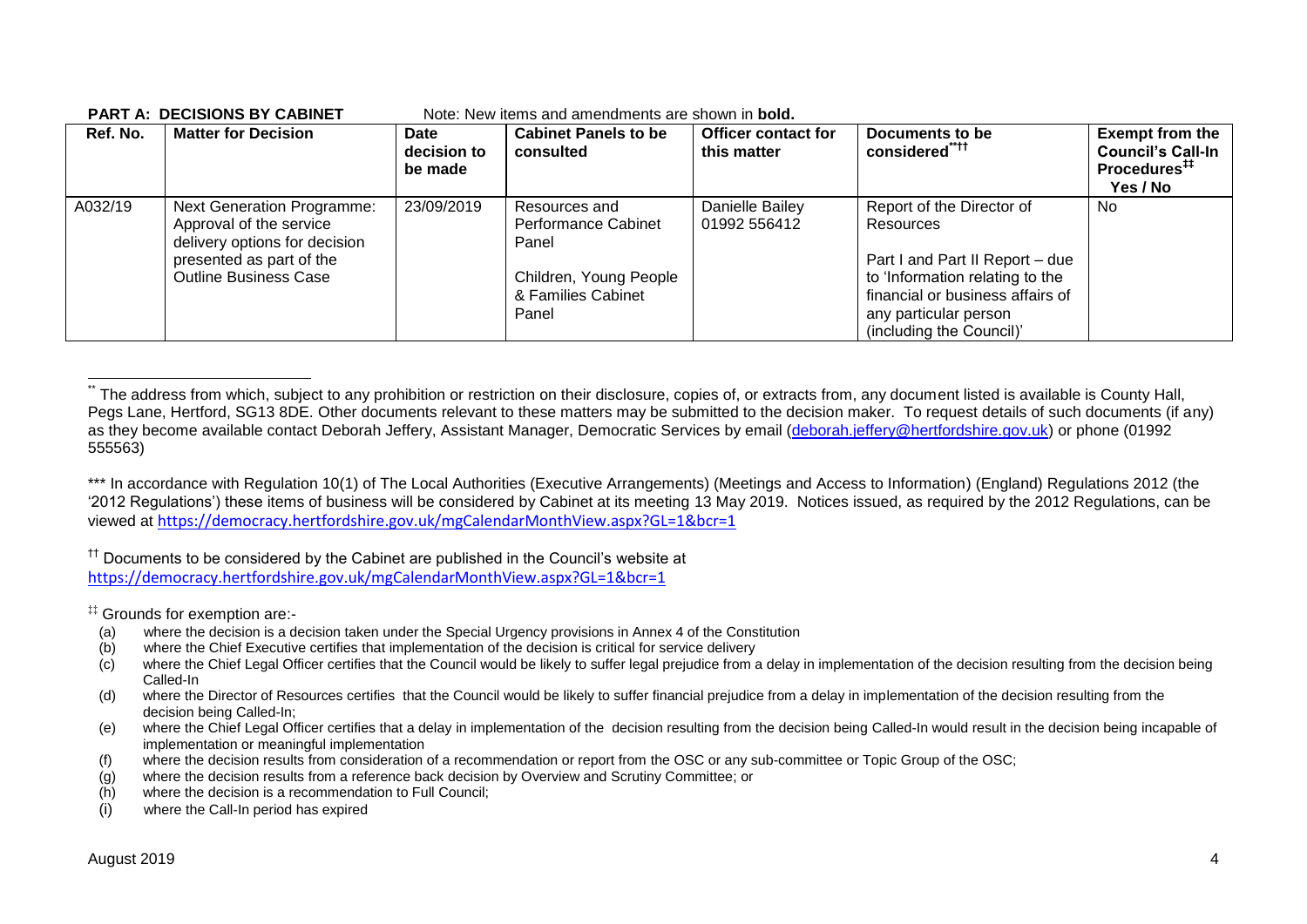| A043/19 | To agree the<br>recommendations as set out in<br>the Broxbourne Air Quality<br>Project Outline and Final<br><b>Business Case Study</b> | 23/09/2019 | Highways &<br><b>Environment Cabinet</b><br>Panel<br>Public Health &<br><b>Prevention Cabinet</b><br>Panel                               | <b>Trevor Brennan</b><br>01992 658406 | Report of the Director of<br>Environment & Infrastructure                                                                                                                                                              | $\overline{N}$ |
|---------|----------------------------------------------------------------------------------------------------------------------------------------|------------|------------------------------------------------------------------------------------------------------------------------------------------|---------------------------------------|------------------------------------------------------------------------------------------------------------------------------------------------------------------------------------------------------------------------|----------------|
| A044/19 | Approval of Winter Service<br>Operational Plan 2019/20                                                                                 | 23/09/2019 | Highways &<br><b>Environment Cabinet</b><br>Panel                                                                                        | <b>Richard Stacey</b><br>01992 658115 | Report of the Director of<br>Environment & Infrastructure                                                                                                                                                              | <b>No</b>      |
| A046/19 | <b>Extension of existing credit</b><br>facility available to Herts<br><b>Living Ltd</b>                                                | 23/09/2019 | <b>Resources and</b><br><b>Performance Cabinet</b><br>Panel                                                                              | <b>Jolyon Adam</b><br>01992 555078    | <b>Report of the Director of</b><br><b>Resources</b><br>Part I and Part II Report -<br>due to 'Information relating<br>to the financial or business<br>affairs of any particular<br>person (including the<br>Council)' | <b>No</b>      |
| A047/19 | Q1 Finance Budget Monitor                                                                                                              | 23/09/2019 | Resources &<br><b>Performance Cabinet</b><br>Panel                                                                                       | Ben Jay<br>01992 556257               | <b>Report of the Director of</b><br><b>Resources</b>                                                                                                                                                                   | <b>No</b>      |
| A048/19 | <b>Review of Alternative</b><br><b>Financial Model</b>                                                                                 | 23/09/2019 | <b>Community Safety &amp;</b><br><b>Waste Management</b><br><b>Cabinet Panel</b>                                                         | <b>Matt King</b><br>01992 556207      | <b>Report of the Director of</b><br><b>Environment &amp;</b><br><b>Infrastructure</b>                                                                                                                                  | <b>No</b>      |
| A049/19 | Approval of an Invest to<br><b>Transform Business Case in</b><br>relation to Children Looked<br>After placements                       | 23/09/2019 | Children, Young<br><b>People &amp; Families</b><br><b>Cabinet Panel</b><br><b>Resources &amp;</b><br><b>Performance Cabinet</b><br>Panel | <b>Faisal Mir</b><br>01992 555143     | <b>Report of the Director of</b><br><b>Children's Services</b>                                                                                                                                                         | <b>No</b>      |
| A042/19 | Developing Extra Care<br>Housing in Hertfordshire                                                                                      | 28/10/2019 | Adult Care and Health<br><b>Cabinet Panel</b>                                                                                            | Helen Maneuf<br>01438 845502          | Report of the Director of Adult<br><b>Care Services</b>                                                                                                                                                                | No             |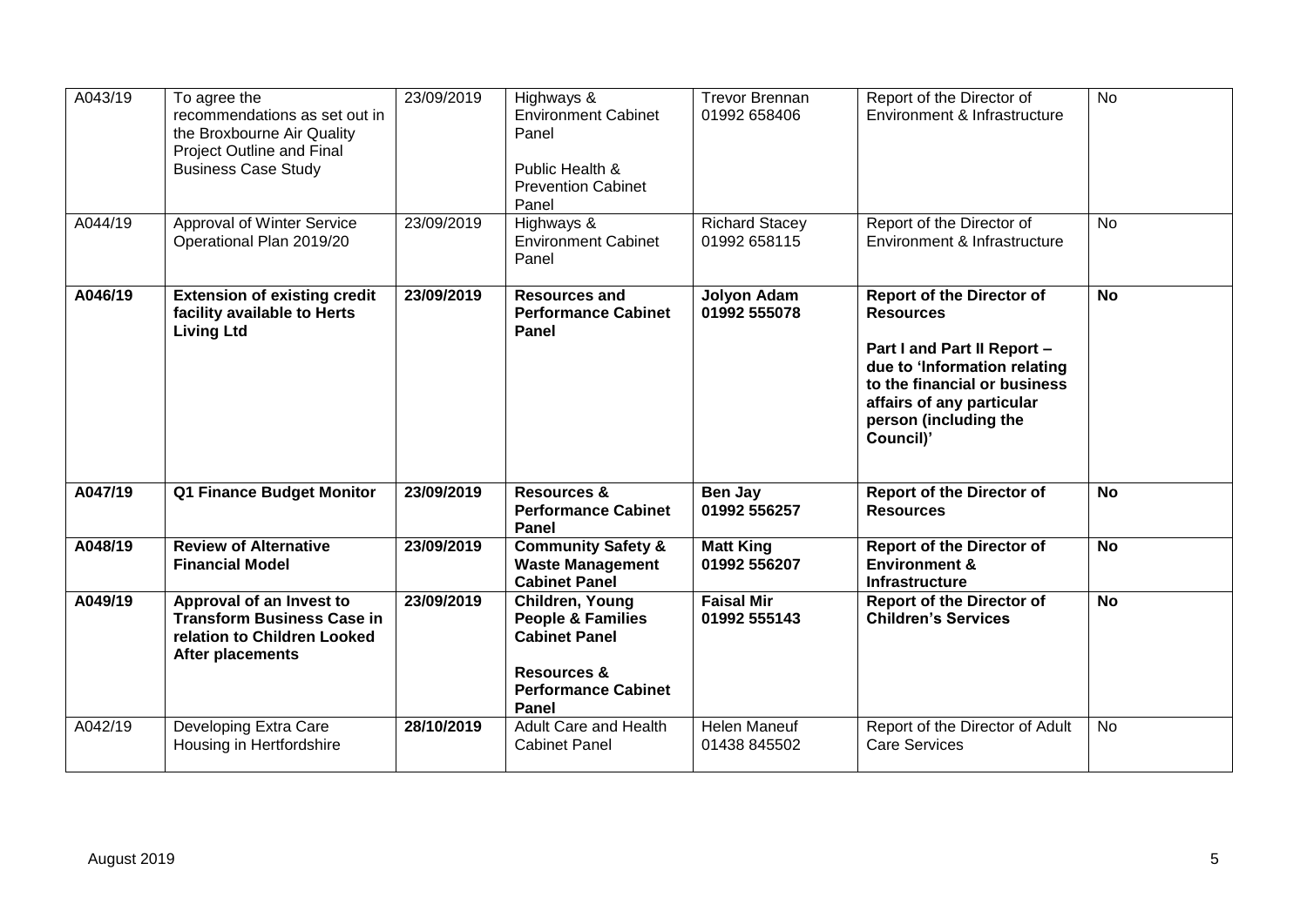| A050/19 | To adopt a policy banning<br>the release of Sky Lanterns<br>and balloons from County<br><b>Council land and property</b>                                    | 28/10/2019                                                             | <b>Resources &amp;</b><br><b>Performance Cabinet</b><br>Panel                         | <b>Sass Pledger</b><br>01992 555970    | <b>Report of the Director of</b><br><b>Resources</b>                                                                                                                                                         | <b>No</b> |
|---------|-------------------------------------------------------------------------------------------------------------------------------------------------------------|------------------------------------------------------------------------|---------------------------------------------------------------------------------------|----------------------------------------|--------------------------------------------------------------------------------------------------------------------------------------------------------------------------------------------------------------|-----------|
| A051/19 | <b>Adoption of revised Minerals</b><br>and Waste Development<br><b>Scheme</b>                                                                               | <b>Cabinet</b><br>28/10/2019<br>County<br><b>Council</b><br>26/11/2019 | Growth, Infrastructure,<br><b>Planning and The</b><br><b>Economy Cabinet</b><br>Panel | <b>Julie Greaves</b><br>01992 556227   | <b>Report of the Director of</b><br><b>Environment &amp;</b><br><b>Infrastructure</b>                                                                                                                        | <b>No</b> |
| A052/19 | <b>Adoption of the Health</b><br><b>Impact Assessment policy</b><br>position statement                                                                      | 28/10/2019                                                             | <b>Public Health &amp;</b><br><b>Prevention Cabinet</b><br>Panel                      | <b>Bethan Clemence</b><br>01992 556539 | <b>Report of the Director of</b><br><b>Public Health</b>                                                                                                                                                     | <b>No</b> |
| A045/19 | Approval to undertake a public<br>consultation on the Draft<br>Waste Local Plan (2021-2036                                                                  | Cabinet<br>25/11/2019<br>County<br>Council<br>26/11/2019               | Growth, Infrastructure,<br>Planning and The<br><b>Economy Cabinet Panel</b>           | <b>Julie Greaves</b><br>01992 556227   | Report of the Director of<br>Environment & Infrastructure                                                                                                                                                    | No        |
| A053/19 | <b>Future direction of the</b><br><b>Household Waste Recycling</b><br><b>Centre Service</b>                                                                 | 25/11/2019                                                             | <b>Community Safety &amp;</b><br><b>Waste Management</b><br><b>Cabinet Panel</b>      | <b>Matt King</b><br>01992 556207       | <b>Report of the Director of</b><br><b>Environment &amp;</b><br><b>Infrastructure</b>                                                                                                                        | <b>No</b> |
| A054/19 | Sale of: Freeman House,<br><b>Letchworth to Herts Living</b><br>Ltd                                                                                         | 25/11/2019                                                             | <b>Resources and</b><br><b>Performance Cabinet</b><br><b>Panel</b>                    | <b>Andrew Edwards</b><br>01992 556007  | <b>Report of the Director of</b><br><b>Resources</b>                                                                                                                                                         | <b>No</b> |
| A055/19 | Former Highways Depot,<br><b>Station Road, Watton at</b><br>Stone:<br>1) joint sale of interests with<br><b>Network Rail</b><br>2) Sale to Herts Living Ltd | 25/11/2019                                                             | <b>Resources and</b><br><b>Performance Cabinet</b><br>Panel                           | <b>Andrew Edwards</b><br>01992 556007  | <b>Report of the Director of</b><br><b>Resources</b>                                                                                                                                                         | <b>No</b> |
| A040/19 | Strategy for direct employment<br>use property development.                                                                                                 | 16/12/2019                                                             | Resources and<br>Performance Cabinet<br>Panel                                         | <b>Mike Evans</b><br>01992 555634      | Report of the Director of<br><b>Resources</b><br>Part I and Part II Report - due<br>to 'Information relating to the<br>financial or business affairs of<br>any particular person<br>(including the Council)' | <b>No</b> |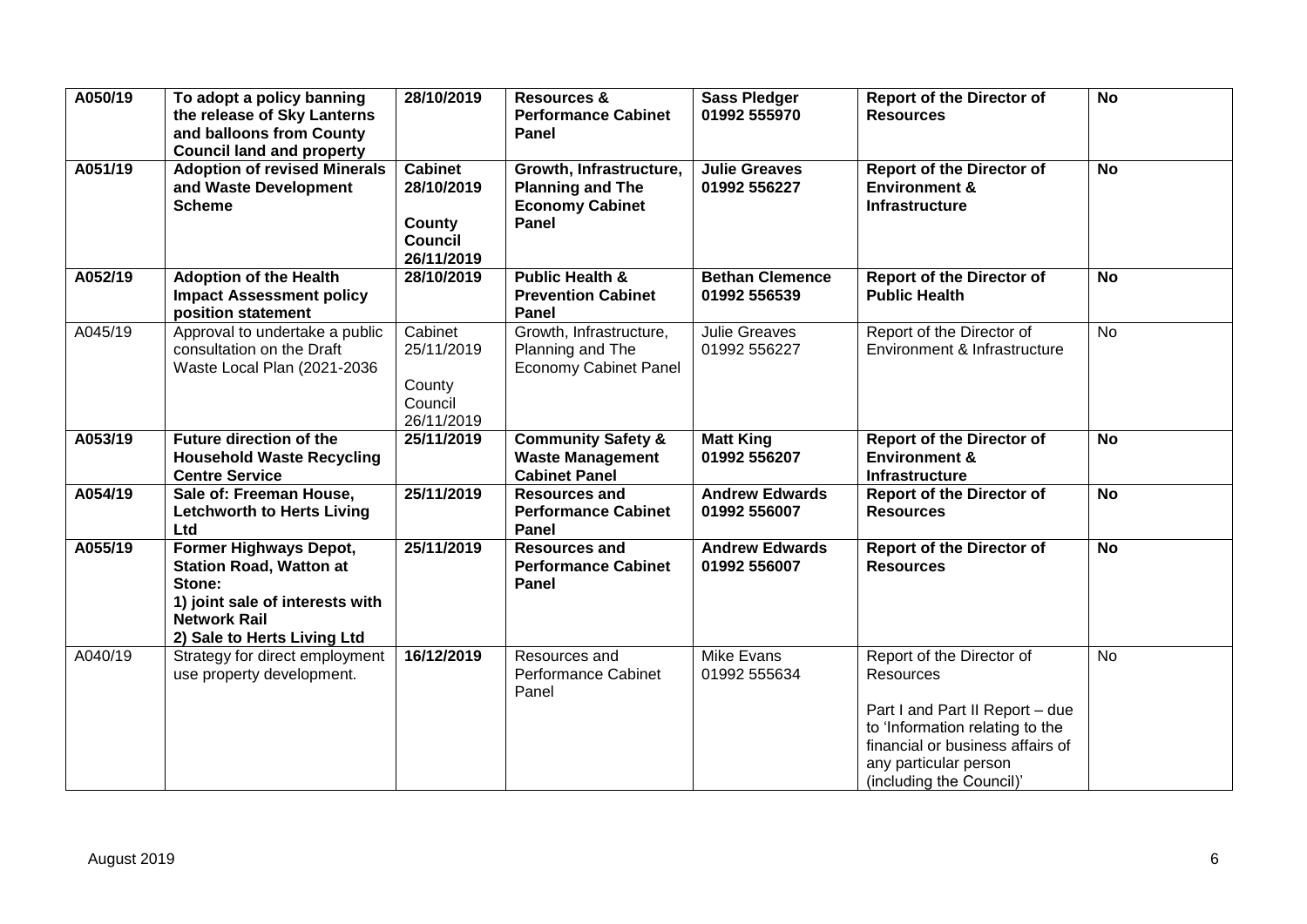| A056/19 | To adopt a Pollinator<br><b>Strategy and Rural Estate</b><br><b>Action Plan</b>                                               | 16/12/2019 | <b>Resources &amp;</b><br><b>Performance Cabinet</b><br>Panel | <b>Sass Pledger</b><br>01992 555970  | <b>Report of the Director of</b><br><b>Resources</b>                                                                                                                                                                   | <b>No</b> |
|---------|-------------------------------------------------------------------------------------------------------------------------------|------------|---------------------------------------------------------------|--------------------------------------|------------------------------------------------------------------------------------------------------------------------------------------------------------------------------------------------------------------------|-----------|
| A057/19 | <b>Hertfordshire County</b><br><b>Council's Accommodation</b><br><b>Strategy - Consideration of</b><br>the Full Business Case | 16/12/2019 | <b>Resources and</b><br><b>Performance Cabinet</b><br>Panel   | <b>Sass Pledger</b><br>01992 555970  | <b>Report of the Director of</b><br><b>Resources</b><br>Part I and Part II Report -<br>due to 'Information relating<br>to the financial or business<br>affairs of any particular<br>person (including the<br>Council)' | No        |
| A058/19 | <b>LED Street Lighting</b><br><b>Illumination Strategy</b>                                                                    | 16/12/2019 | Highways &<br><b>Environment Cabinet</b><br>Panel             | <b>Peter Simpson</b><br>01992 658170 | <b>Report of the Director of</b><br><b>Environment &amp;</b><br><b>Infrastructure</b>                                                                                                                                  | <b>No</b> |

**Membership of Cabinet:** 

| <b>Richard Roberts</b> | <b>Adult Care &amp; Health</b>                 | <b>Phil Bibby</b>     | <b>Highways &amp; Environment</b>     |
|------------------------|------------------------------------------------|-----------------------|---------------------------------------|
| <b>Teresa Heritage</b> | <b>Children, Young People and Families</b>     | <b>David Williams</b> | <b>Leader of the Council</b>          |
| <b>Terry Hone</b>      | <b>Community Safety &amp; Waste Management</b> | <b>Tim Hutchings</b>  | <b>Public Health &amp; Prevention</b> |
| <b>Terry Douris</b>    | <b>Education, Libraries &amp; Localism</b>     | <b>Ralph Sangster</b> | <b>Resources &amp; Performance</b>    |
| <b>Derrick Ashley</b>  | Growth, Infrastructure, Planning and The       |                       |                                       |
|                        | Economy                                        |                       |                                       |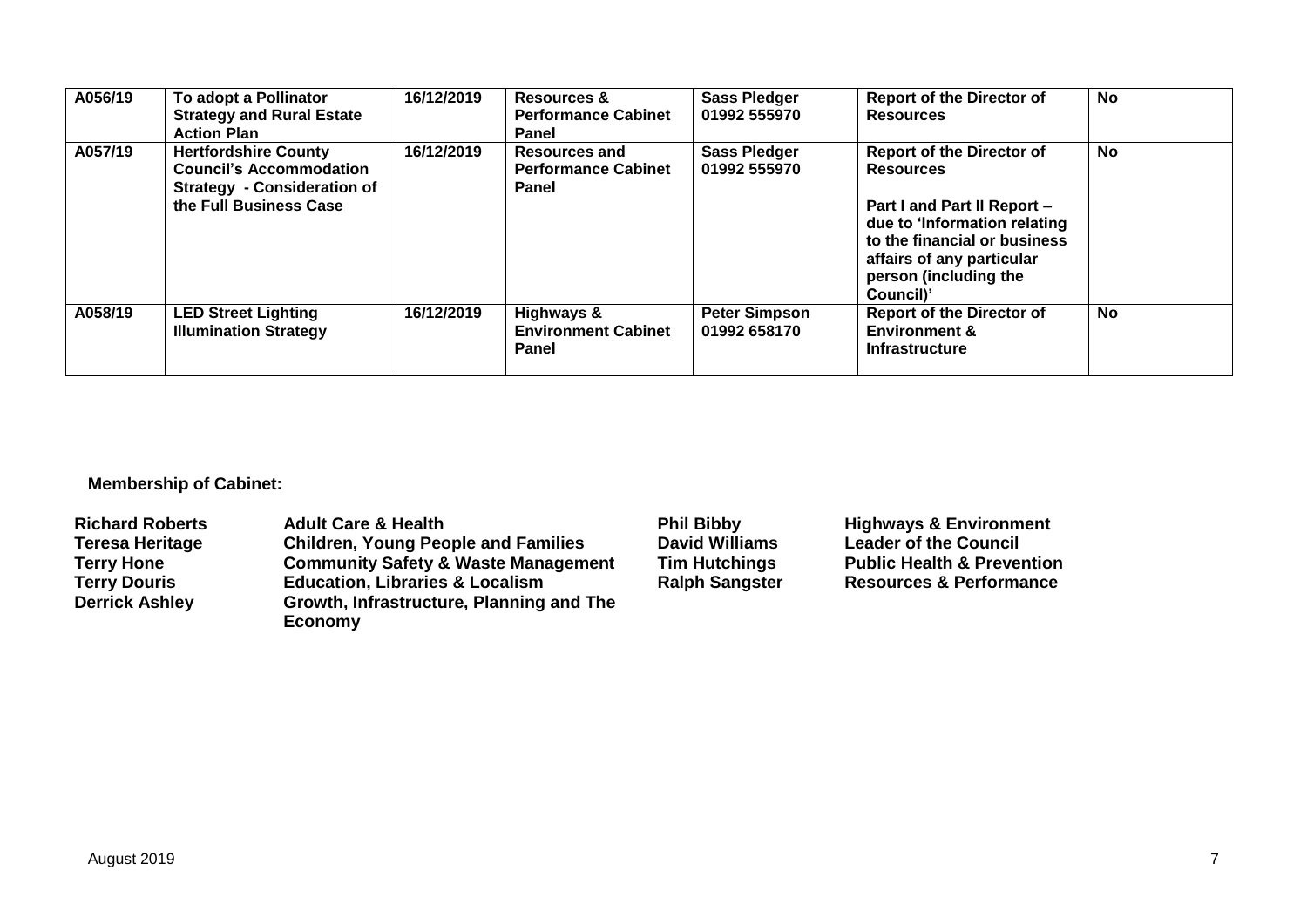**PART B: DECISIONS BY CHIEF OFFICERS Note: New items and amendments are shown in bold.** 

|         | <b>Issue for</b><br><b>Decision</b>                                                                                                                                                                                   | <b>Name and Title of</b><br><b>Decision Maker</b>                         | Date, or<br>period<br>within<br>which,<br>decision to<br>be made | <b>Cabinet Panels to be</b><br>consulted | <b>Officer contact for</b><br>this matter | <b>Documents to be</b><br>considered <sup>§§</sup> | <b>Exempt from the</b><br><b>Council's Call-In</b><br><b>Procedures</b><br>Yes / No |
|---------|-----------------------------------------------------------------------------------------------------------------------------------------------------------------------------------------------------------------------|---------------------------------------------------------------------------|------------------------------------------------------------------|------------------------------------------|-------------------------------------------|----------------------------------------------------|-------------------------------------------------------------------------------------|
| B001/19 | <b>Traffic Regulation</b><br>Orders - various<br>(see attached<br><b>Schedule</b><br>Appendix 1)                                                                                                                      | Mark Kemp<br><b>Director Environment</b><br>and Infrastructure            | During the<br>period of this<br>Forward Plan                     |                                          | Mark Kemp<br>01992 555206                 | Reports from Lead<br><b>Officers</b>               | <b>No</b>                                                                           |
| B104/17 | New contract for<br>the Provision of a<br>Two bed<br>Emergency<br>Therapeutic<br>residential Unit for<br>Children and<br>Young People<br>aged 11-16 with<br>Challenging and<br><b>Complex Needs</b><br>(Hudnall Park) | Marion Ingram<br><b>Operations Director</b><br><b>Specialist Services</b> | August 2019<br>(was July<br>2019)                                |                                          | Lynn Knowles<br>07740 918847              | See Note 2 below                                   | No                                                                                  |
| B102/18 | Procurement for<br>the provision of<br>an Enterprise<br>Resource<br>Planning (ERP)<br>System for Herts<br>FullStop: Award<br>of contract                                                                              | Glenn Facey<br><b>Head of Herts</b><br>FullStop                           | <b>October</b><br>2019 (was<br><b>July 2019)</b>                 |                                          | Glenn Facey<br>01707 292364               | See Note 2 below                                   | No                                                                                  |

-

<sup>&</sup>lt;sup>§§</sup> The address from which, subject to any prohibition or restriction on their disclosure, copies of, or extracts from, any document listed is available is County Hall, Pegs Lane, Hertford, SG13 8DE. Other documents relevant to these matters may be submitted to the decision maker. To request details of such documents (if any) as they become available contact Deborah Jeffery, Assistant Manager, Democratic Services by email (deborah.jeffery@hertfordshire.gov.uk) or phone (01992 555563).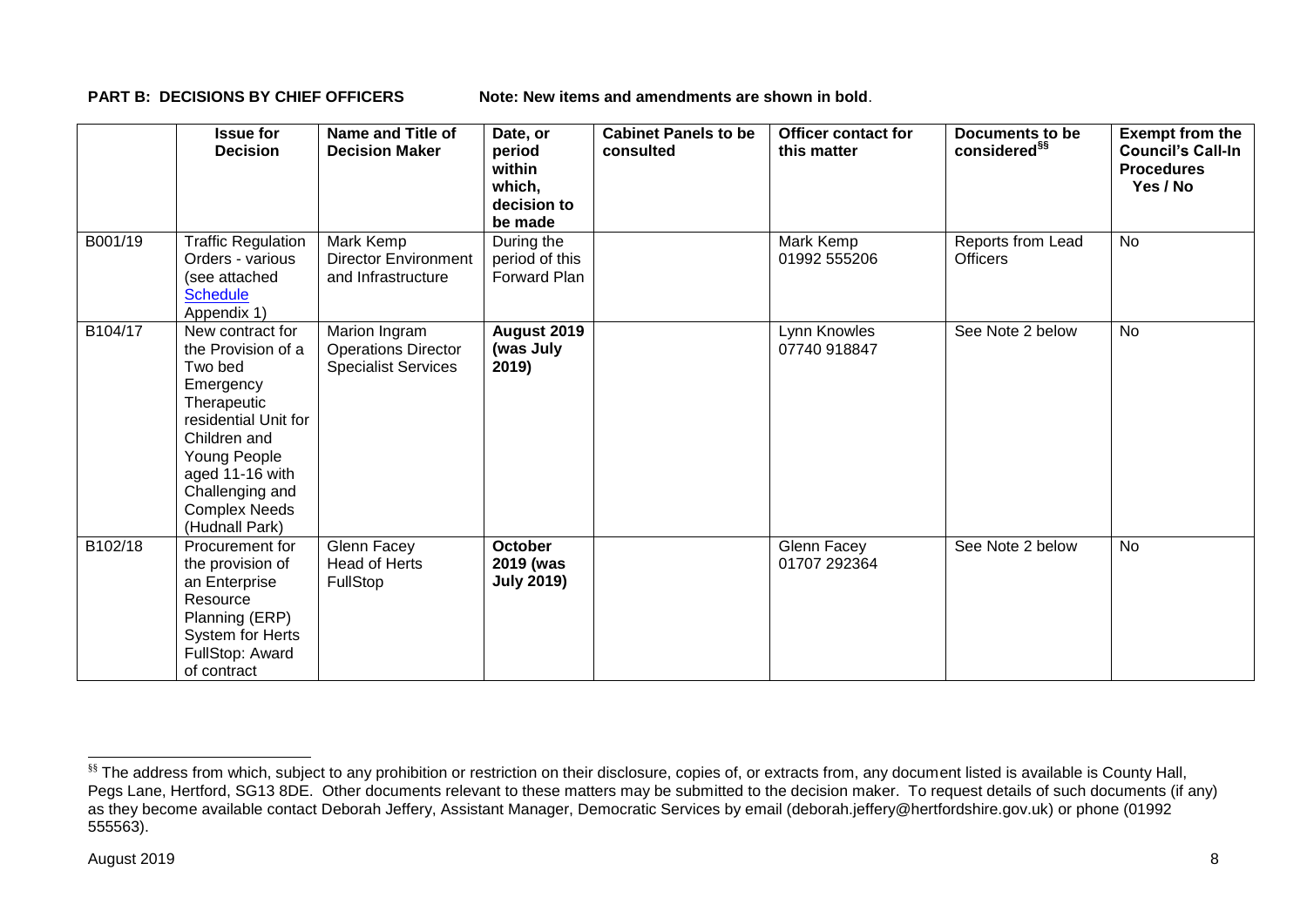| B109/18 | HCC1810703-<br><b>Property Works</b><br>Framework 2019-<br>2023                                                                                                                                       | Sass Pledger<br><b>Assistant Director -</b><br>Property        | <b>November</b><br>2019 (was<br><b>August</b><br>2019)   | Michael Ramshaw<br>01992 588778     | See Note 2 below         | <b>No</b>      |
|---------|-------------------------------------------------------------------------------------------------------------------------------------------------------------------------------------------------------|----------------------------------------------------------------|----------------------------------------------------------|-------------------------------------|--------------------------|----------------|
| B110/18 | HCC1810704-<br>Property<br>Consultancy<br>Framework 2019 -<br>2023                                                                                                                                    | Sass Pledger<br><b>Assistant Director -</b><br>Property        | <b>September</b><br>2019 (was<br><b>August</b><br>2019)  | Michael Ramshaw<br>01992 588778     | See Note 2 below         | <b>No</b>      |
| B010/19 | Award of<br>Flexicare<br>contracts                                                                                                                                                                    | lain MacBeath<br><b>Director Adult Care</b><br><b>Services</b> | <b>November</b><br>2019 (was<br><b>September</b><br>2019 | Daisy Sanghera<br>01438 843391      | See Note 2 below         | No             |
| B030/19 | Award of<br>Framework<br>Contract for 16+<br>Accommodation &<br>Support                                                                                                                               | Jenny Coles Director<br>of Children's<br><b>Services</b>       | August 2019<br>(was May<br>2019                          | Lynn Knowles<br>07740 918847        | See Note 2 below         | $\overline{N}$ |
| B032/19 | HCC1306529<br>To extend the<br>property<br>management<br>contract for the<br>daily<br>management of<br>96 Shenley Road<br>comprising<br>various<br>Hertfordshire<br><b>County Council</b><br>services | Sass Pledger<br>Assistant Director,<br>Property                | September<br>2019 (was<br><b>August</b><br>2019)         | <b>Tyrone Frost</b><br>01992 556280 | See Note 4 below         | <b>No</b>      |
| B036/19 | Framework<br>agreement for the<br>supply of cleaning<br>chemicals, soaps<br>and sanitisers in<br>conjunction with<br>Hampshire<br>County Council -<br>Award of contract                               | <b>Glenn Facey</b><br><b>Head of Herts</b><br>FullStop         | September<br>2019                                        | Matthew Indge<br>01707 281557       | See Notes 2 & 3<br>below | <b>No</b>      |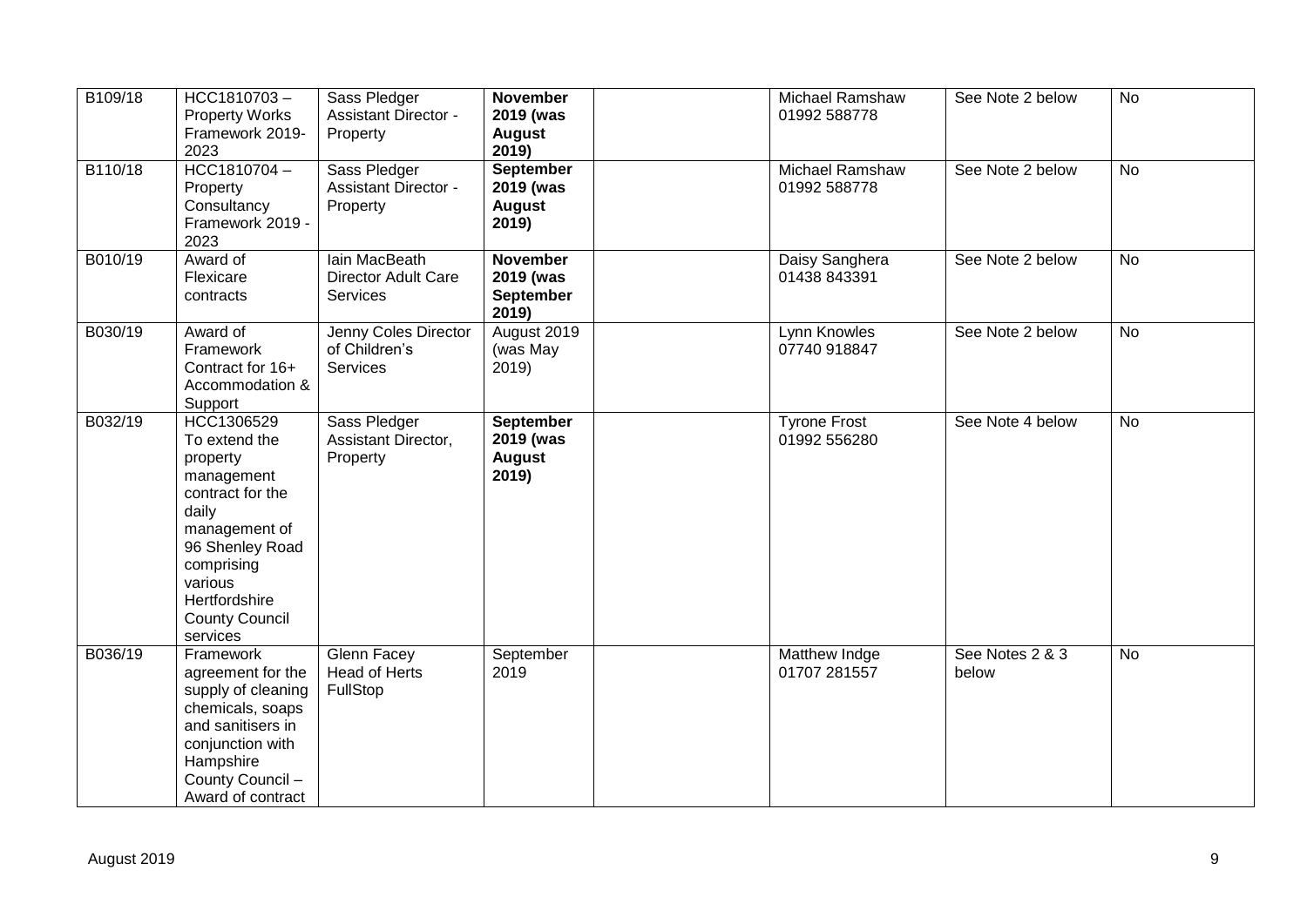| B038/19 | <b>Contract Award</b><br>for construction of<br>the New River<br>Bridge, Essex<br>Road, Hoddesdon                                                         | Mark Kemp<br><b>Director Environment</b><br>and Infrastructure                            | <b>September</b><br>2019 (was<br><b>July 2019)</b>      | David Burt<br>01992 658177          | See Note 2 below | <b>No</b> |
|---------|-----------------------------------------------------------------------------------------------------------------------------------------------------------|-------------------------------------------------------------------------------------------|---------------------------------------------------------|-------------------------------------|------------------|-----------|
| B039/19 | HCC1911407<br>Replacement of 5<br><b>County Hall</b><br>Boilers due to<br>failure - Old Block<br>- Block 10 -<br>Award of contract                        | Sass Pledger<br>Assistant Director,<br>Property                                           | <b>September</b><br>2019 (was<br><b>August</b><br>2019) | Jackie Aldridge<br>01992 588138     | See Note 2 below | <b>No</b> |
| B040/19 | Aldwyck Homes -<br>works on<br>supported living<br>accommodation in<br>conjunction with<br>compartmentalisa<br>tion - Award of<br>contract                | Sass Pledger<br>Assistant Director,<br>Property                                           | <b>September</b><br>2019 (was<br>August)                | Michael Cunningham<br>07970 193615  | See Note 2 below | <b>No</b> |
| B043/19 | Framework for the<br>provision of<br>collection and<br>disposal of clinical<br>waste, offensive<br>waste and small<br>animal remains                      | Simon Aries<br>Assistant Director,<br>Transport, Waste<br>and Environmental<br>Management | September<br>2019                                       | <b>Matthew King</b><br>01992 556207 | Report           | <b>No</b> |
| B044/19 | Whether to<br>Commission the<br>provision of the<br>assessment and<br>eligibility aspect<br>of the Warmer<br>Homes scheme<br>from an external<br>supplier | Jim McManus<br>Director of Public<br>Health                                               | August 2019<br>(was July<br>2019)                       | <b>Brian Gale</b><br>01438 843537   | Report           | No        |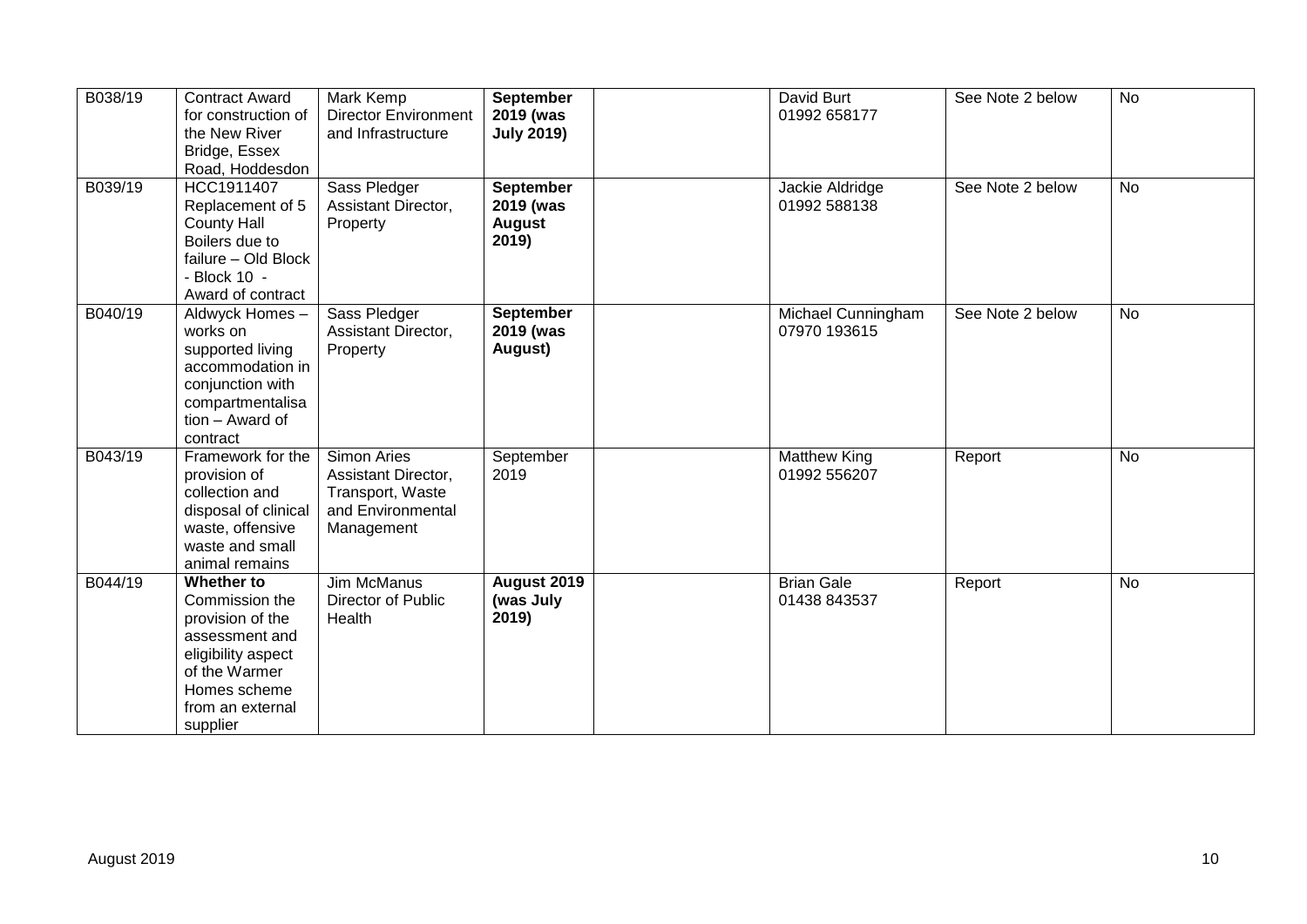| B045/19 | HCC1911437-<br>Batch 48 - To<br>procure a provider<br>for supply of Gas<br>& Electricity to<br>Hertfordshire<br><b>County Council</b><br>sites                                          | Sass Pledger<br><b>Assistant Director</b><br>Property | <b>October</b><br>2019 (was<br>September<br>2019)       | David O'Connor<br>01992 556147  | See note 2 below | <b>No</b> |
|---------|-----------------------------------------------------------------------------------------------------------------------------------------------------------------------------------------|-------------------------------------------------------|---------------------------------------------------------|---------------------------------|------------------|-----------|
| B046/19 | HCC1911438<br>Batch 48 - Cluster<br>1 - Batchwood<br>school, St Albans<br>and Two Waters<br>Primary School,<br>Hemel<br>Hempstead-<br>Mechanical works<br>(Inc. Boiler<br>replacements) | Sass Pledger<br><b>Assistant Director</b><br>Property | September<br>2019 (was<br><b>August</b><br>2019)        | Jackie Aldridge<br>01992 588138 | See note 2 below | No        |
| B047/19 | HCC1911439<br>Batch 48 - Cluster<br>2 - Shenley<br><b>Primary School</b><br>and Skyswood<br>School, St Albans<br>- Mechanical<br>works (Inc. Boiler<br>replacements)                    | Sass Pledger<br><b>Assistant Director</b><br>Property | <b>September</b><br>2019 (was<br><b>August</b><br>2019) | Jackie Aldridge<br>01992 588138 | See note 2 below | <b>No</b> |
| B048/19 | HCC1911440<br>Batch 48 - Cluster<br>3 - Dundale<br>Primary and<br>Nursery School,<br>Tring $-$<br>Mechanical works<br>(Inc. Boiler<br>replacements)                                     | Sass Pledger<br><b>Assistant Director</b><br>Property | <b>September</b><br>2019 (was<br><b>August</b><br>2019) | Jackie Aldridge<br>01992 588138 | See note 2 below | <b>No</b> |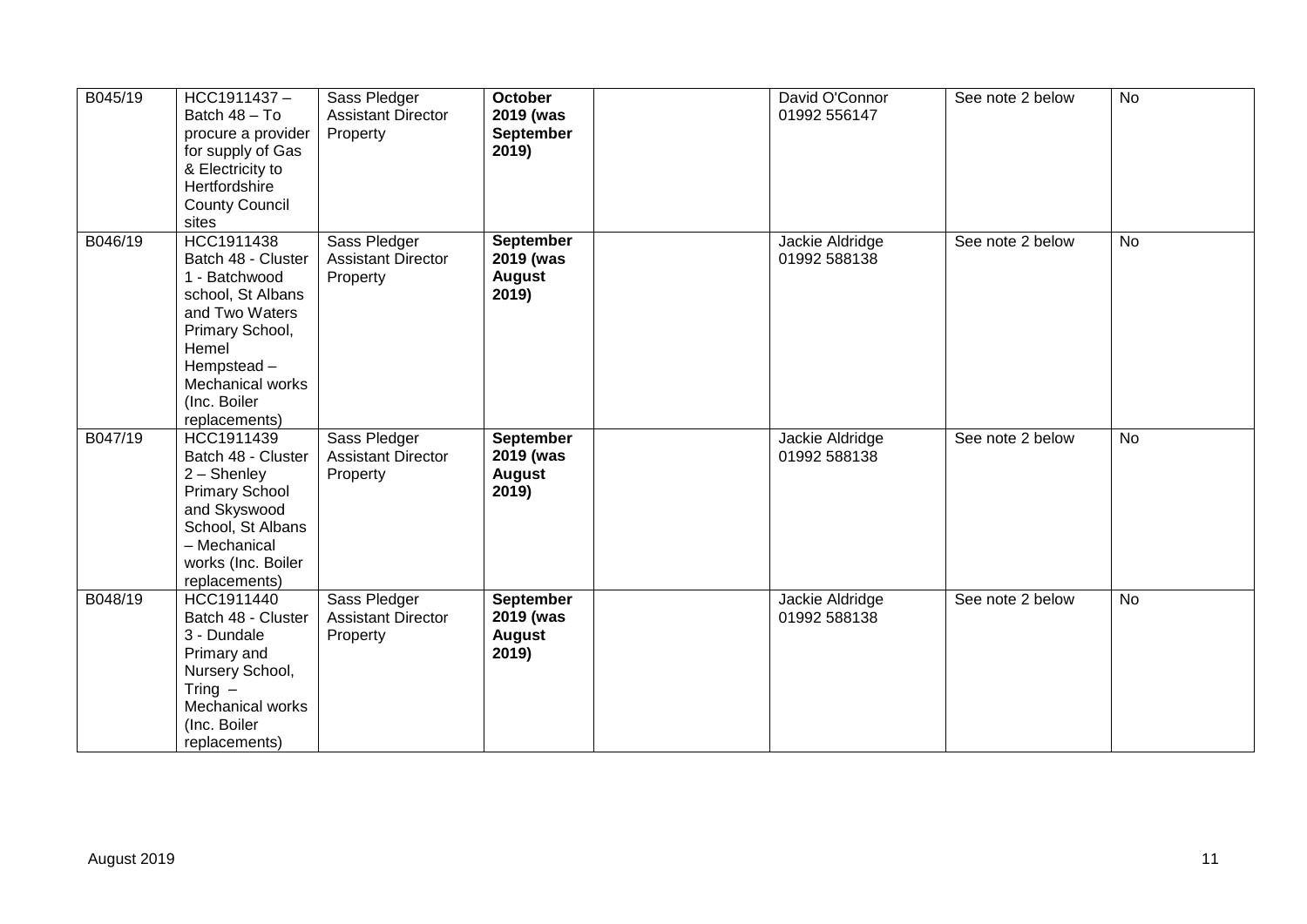| B049/19 | HCC1911454 -<br>Batch 46 - Cluster<br>$1 -$ Roofing<br>Works - Little<br>Munden C of E<br><b>VC Primary</b><br>School Block 12<br>Grade II Listed.<br><b>Fairlands Primary</b><br>School,<br>Cheshunt. Rivers<br>Extended<br>(Education<br>Support Centre)<br>(Key Stage 4),<br>Hoddesdon. St<br>Mary's C of E<br>Junior School,<br>Ware. | Sass Pledger<br><b>Assistant Director</b><br>Property | <b>September</b><br>2019 (was<br><b>August</b><br>2019) | Jackie Aldridge<br>01992 588138 | See note 2 below | <b>No</b> |
|---------|-------------------------------------------------------------------------------------------------------------------------------------------------------------------------------------------------------------------------------------------------------------------------------------------------------------------------------------------|-------------------------------------------------------|---------------------------------------------------------|---------------------------------|------------------|-----------|
| B050/19 | HCC1911473<br>Batch 49 -<br>Package 2 -<br>Mechanical<br>Works -<br>Edwinstree C of E<br>Middle School,<br>Buntingford &<br>High Wych C of E<br><b>Primary School</b>                                                                                                                                                                     | Sass Pledger<br><b>Assistant Director</b><br>Property | <b>September</b><br>2019 (was<br><b>August</b><br>2019) | Jackie Aldridge<br>01992 588138 | See note 2 below | <b>No</b> |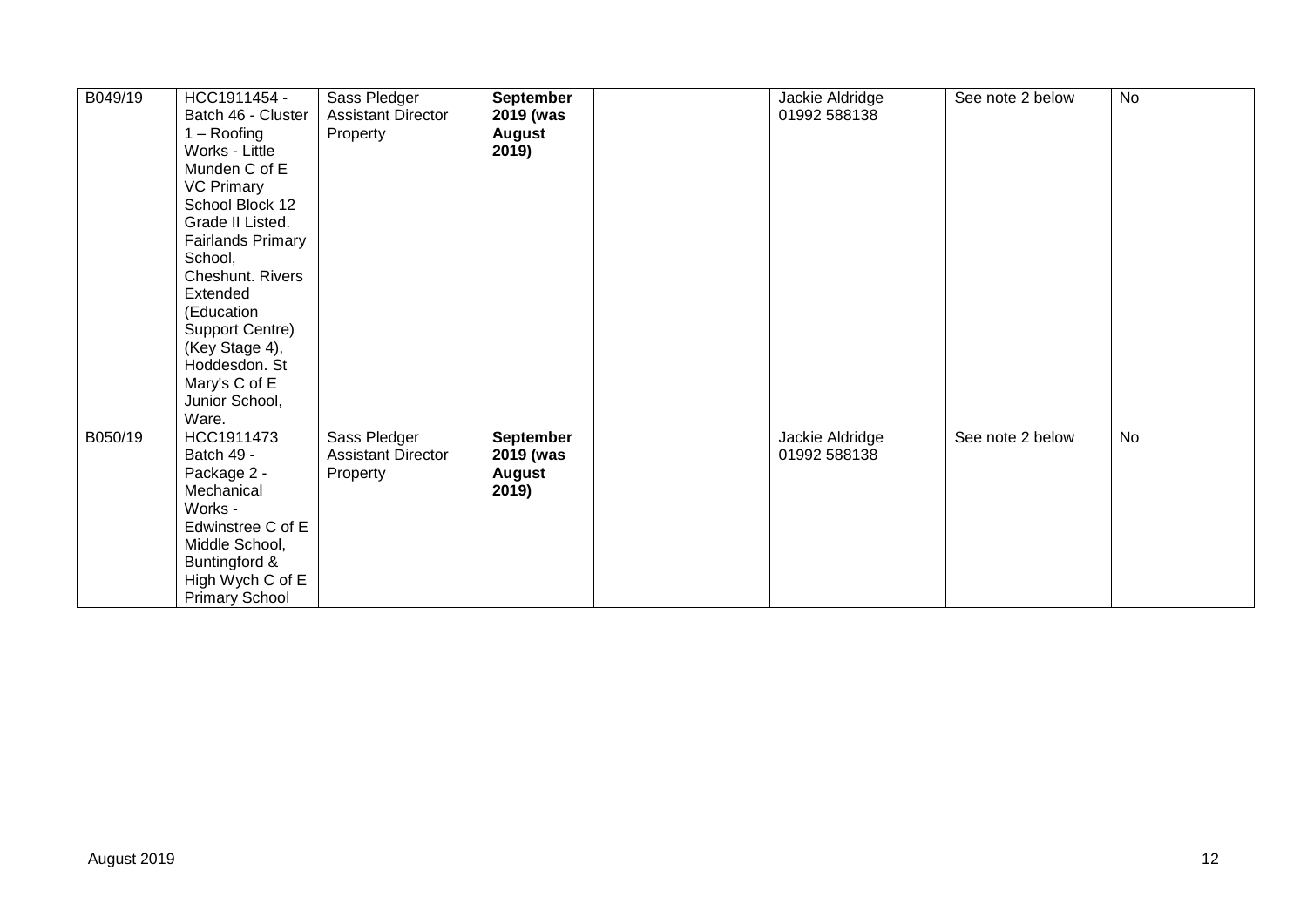| B051/19 | HCC1911455 -<br>Batch 46 - Cluster<br>$2 -$ Roofing<br>Works -<br>Cassiobury Infant<br>School, Watford.<br>Parkside<br>Community<br>Primary School,<br>Borehamwood.<br><b>Roman Fields</b><br><b>Pupil Referral</b><br>Units, Hemel<br>Hempstead -<br>Blocks 11 & 18,<br><b>Shenley Primary</b><br>school, Shenley | Sass Pledger<br><b>Assistant Director</b><br>Property                    | September<br>2019 (was<br><b>August</b><br>2019) | Jackie Aldridge<br>01992 588138       | See note 2 below | <b>No</b> |
|---------|--------------------------------------------------------------------------------------------------------------------------------------------------------------------------------------------------------------------------------------------------------------------------------------------------------------------|--------------------------------------------------------------------------|--------------------------------------------------|---------------------------------------|------------------|-----------|
| B053/19 | Approval to the<br>sale of 45A<br>Grange Road,<br><b>Bishops Stortford</b><br>and land<br>adjoining                                                                                                                                                                                                                | <b>Emily White</b><br>Head of Strategic<br>Asset Management<br>& Estates | August 2019<br>(was July<br>2019)                | <b>Andrew Edwards</b><br>01992 556007 | Report           | <b>No</b> |
| B054/19 | Wormley Site -<br>Provision of a<br>new Nursing<br>Home - award of<br>contract                                                                                                                                                                                                                                     | Sass Pledger<br><b>Assistant Director</b><br>Property                    | September<br>2019                                | Jackie Aldridge<br>01992 588138       | See Note 2 below | <b>No</b> |
| B055/19 | Appointment of<br>Hertfordshire<br><b>County Council</b><br>Director of HfL<br>(Herts for<br>Learning)                                                                                                                                                                                                             | Scott Crudgington<br>Director of<br>Resources                            | August 2019                                      | Simon Newland<br>01992 555738         | Report           | <b>No</b> |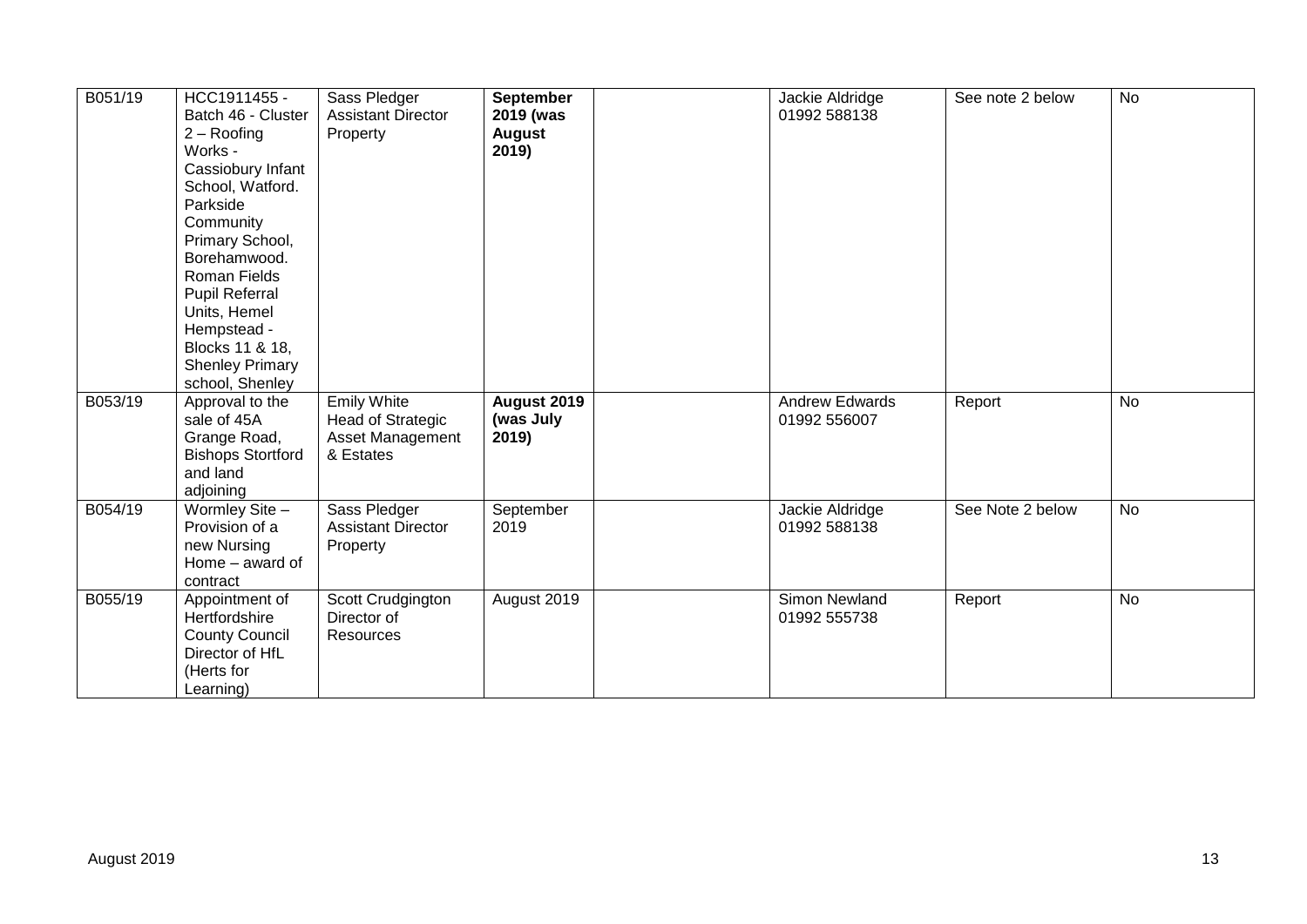| B056/19 | To establish a<br>dynamic<br>purchasing<br>system for the<br>provision of local<br>bus and school<br>coach contracts<br>transport services<br>from 1st January<br>2020 for the<br>duration of five<br>years                                                                                         | Simon Aries<br>Assistant Director,<br>Transport, Waste<br>and Environmental<br>Management | November<br>2019 | <b>Trudie German</b><br>01992 588640 | Report           | No        |
|---------|-----------------------------------------------------------------------------------------------------------------------------------------------------------------------------------------------------------------------------------------------------------------------------------------------------|-------------------------------------------------------------------------------------------|------------------|--------------------------------------|------------------|-----------|
| B057/19 | Joint Tender<br>process with<br>Luton Council to<br>establish a new<br>block contract for<br>the provision of a<br>4 bedded<br>Residential<br>Children's Home<br>for Children and<br>Young People<br>aged 11-16 with<br>Challenging<br>behaviours and<br><b>Complex Needs:</b><br>Award of contract | Marion Ingram<br>Operations Director<br><b>Specialist Services</b>                        | August 2019      | Lynn Knowles<br>07740 918847         | See Note 2 below | No        |
| B058/19 | Agreement to<br>continue to act as<br>host authority for<br>the Hertfordshire<br><b>Shared Anti-</b><br><b>Fraud Service</b>                                                                                                                                                                        | <b>Terry Barnett</b><br>Head of Assurance<br>Services                                     | August 2019      | Nick Jennings<br>01438 844705        | Report           | <b>No</b> |
| B059/19 | HCC1608656 -<br>Potential<br>extension to the<br>Highways<br><b>Structures</b><br>Framework                                                                                                                                                                                                         | Mark Kemp<br><b>Director Environment</b><br>and Infrastructure                            | August 2019      | Steve Johnson<br>01992 658126        | See Note 4 below | <b>No</b> |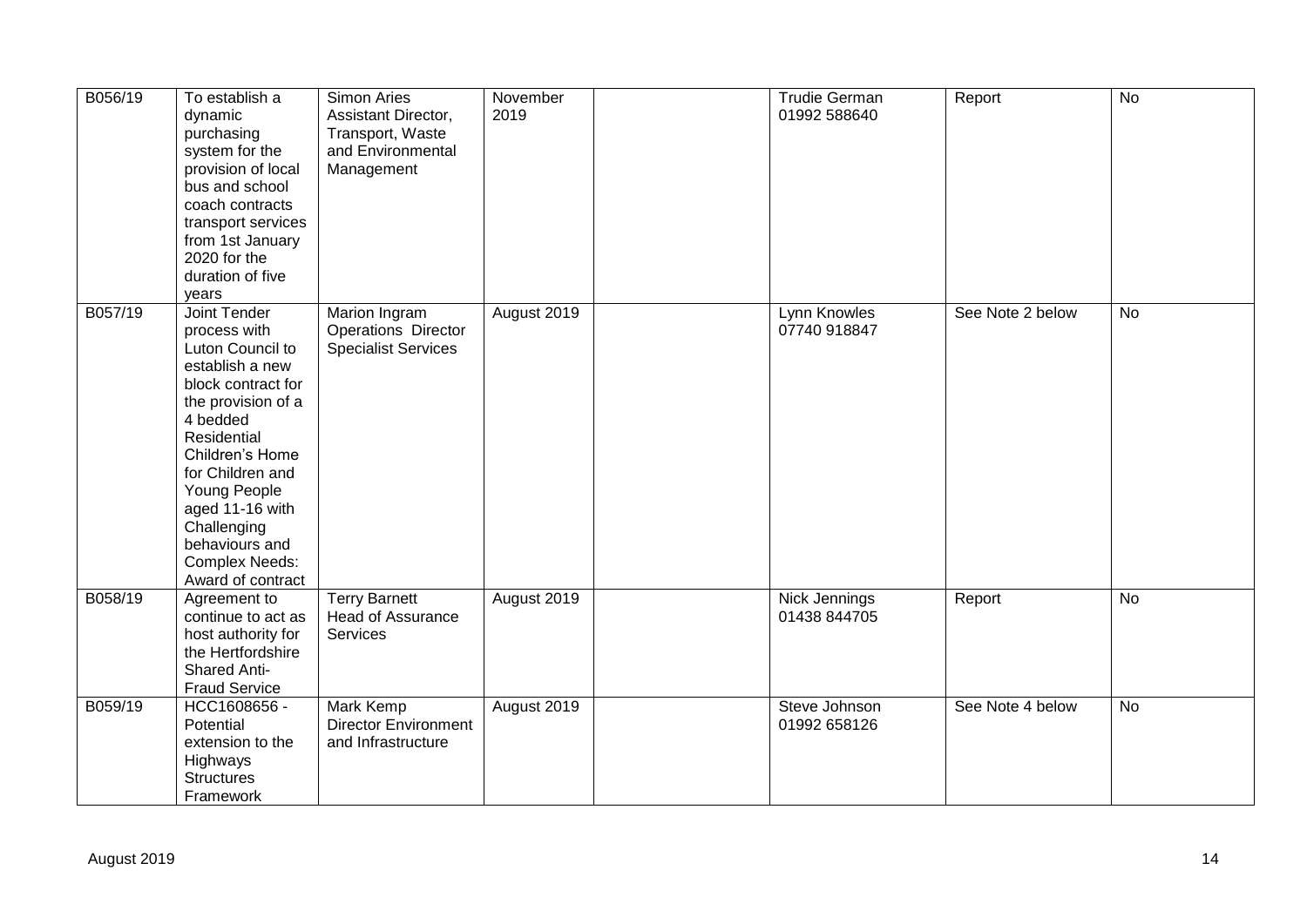| B060/19 | HCC1911513 -<br><b>Colnbrook School</b><br>- Replacement of<br>Portakabin<br>building: Award of<br>contract                                                                                                                                | Sass Pledger<br><b>Assistant Director</b><br>Property                    | August 2019                                               | Jackie Aldridge<br>01992 588138         | See Note 2 below | <b>No</b> |
|---------|--------------------------------------------------------------------------------------------------------------------------------------------------------------------------------------------------------------------------------------------|--------------------------------------------------------------------------|-----------------------------------------------------------|-----------------------------------------|------------------|-----------|
| B061/19 | To approve the<br><b>Revised</b><br><b>Discretionary</b><br><b>Disabled</b><br><b>Facilities Grants</b><br>Policy &<br><b>Charging Policy</b>                                                                                              | <b>lain MacBeath</b><br><b>Director of Adult</b><br><b>Care Services</b> | Not before<br>$5^{\text{th}}$<br><b>September</b><br>2019 | <b>Michelle Abraham</b><br>01992 588124 | Report           | <b>No</b> |
| B062/19 | Commissioning<br>plan for<br>voluntary sector<br>contracts for<br>user<br>representation,<br>acquired brain<br>injury, crisis<br>intervention,<br>befriending and<br>daytime<br>activities                                                 | lain MacBeath<br><b>Director of Adult</b><br><b>Care Services</b>        | Not before<br>5 <sup>th</sup><br><b>September</b><br>2019 | <b>Ted Maddex</b><br>01992 843574       | Report           | <b>No</b> |
| B063/19 | HCC1911647-<br><b>Roofing Works -</b><br><b>Royston Fire &amp;</b><br>Ambulance<br>Station,<br>Cranbourne<br><b>Centre, Potters</b><br>Bar, Cranbourne<br><b>Library, Potters</b><br>Bar, Oakmere<br><b>Library, Potters</b><br><b>Bar</b> | <b>Sass Pledger</b><br><b>Assistant Director</b><br><b>Property</b>      | Not before<br>$5^{\text{th}}$<br><b>September</b><br>2019 | Jackie Aldridge<br>01992 588138         | See Note 2 below | <b>No</b> |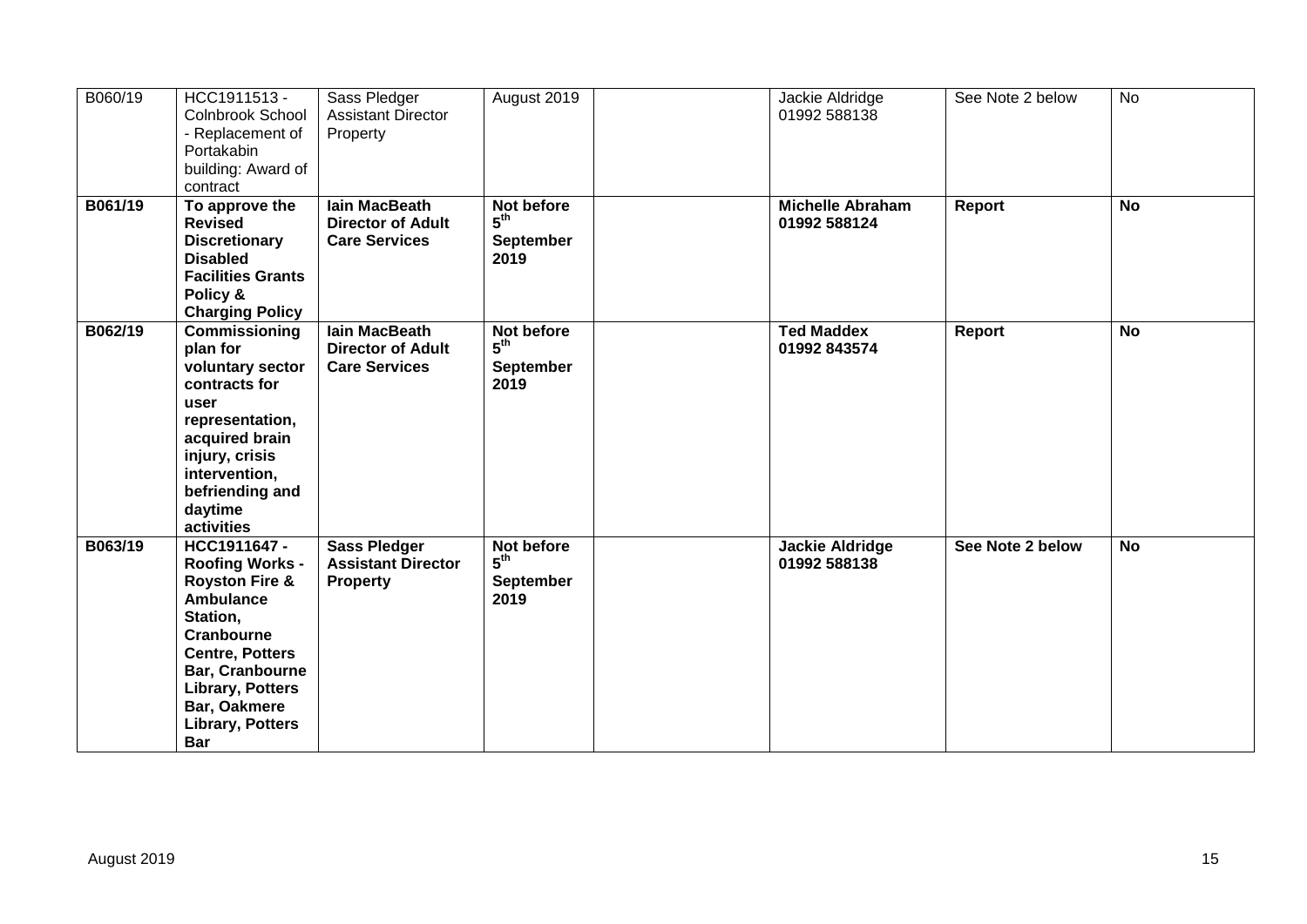| B064/19 | Introduce a new<br>formulae for<br>calculating the<br>charge for<br>providing<br>services at<br>incidents under<br>the auspices of<br>the Fire &<br><b>Rescue Services</b><br><b>Act 2004</b> | <b>Darryl Keen</b><br>Director of<br><b>Community</b><br><b>Protection</b> | Not before<br>$5^{\text{th}}$<br><b>September</b><br>2019 | <b>Gus Cuthbert</b><br>07879 487581   | Report           | <b>No</b> |
|---------|-----------------------------------------------------------------------------------------------------------------------------------------------------------------------------------------------|----------------------------------------------------------------------------|-----------------------------------------------------------|---------------------------------------|------------------|-----------|
| B065/19 | Award of<br><b>Flexicare</b><br>scheme Mary<br><b>Barfield to Herts</b><br>at Home starting<br>on 1 April 2020                                                                                | lain MacBeath<br><b>Director of Adult</b><br><b>Care Services</b>          | Not before<br>5 <sup>th</sup><br><b>September</b><br>2019 | Daisy Sanghera<br>01438 843391        | See Note 2 below | <b>No</b> |
| B066/19 | <b>Grounds</b><br><b>Maintenance</b><br>tender for<br>various schools<br>in Potters Bar,<br>Borehamwood,<br>Radlett, Bushey<br>and Watford:<br>Award of<br>contract                           | <b>Glenn Facey</b><br><b>Head of Herts</b><br><b>FullStop</b>              | October<br>2019                                           | <b>Paul Bishop</b><br>01707 292384    | See Note 2 below | <b>No</b> |
| B067/19 | Open market<br>sale: 74 Station<br><b>Road and Land</b><br>adjoining,<br><b>Steeple Morden</b>                                                                                                | <b>Sass Pledger</b><br><b>Assistant Director</b><br><b>Property</b>        | <b>October</b><br>2019                                    | <b>Andrew Edwards</b><br>01992 556007 | <b>Report</b>    | <b>No</b> |
| B068/19 | Open market<br>sale: 4 Red Lion<br>Cottages,<br>Aldenham                                                                                                                                      | <b>Sass Pledger</b><br><b>Assistant Director</b><br><b>Property</b>        | <b>October</b><br>2019                                    | <b>Andrew Edwards</b><br>01992 556007 | <b>Report</b>    | <b>No</b> |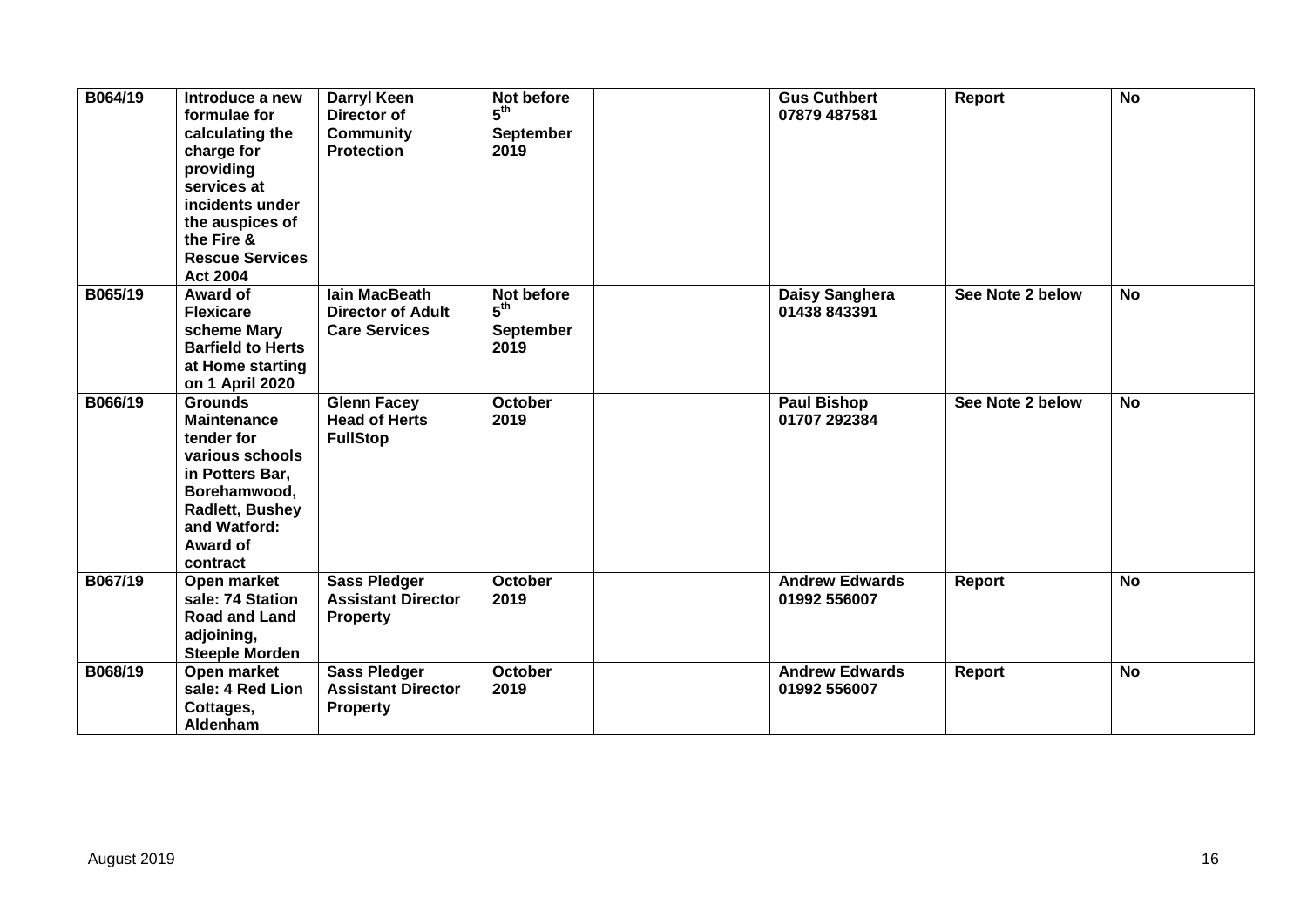| B069/19 | Commissioning<br>a County-wide<br>digitally enabled<br>assistive<br>technology<br>service.                                                | <b>lain MacBeath</b><br><b>Director of Adult</b><br><b>Care Services</b>         | <b>October</b><br>2019  | <b>Helen Maneuf</b><br>01438 845502   | Report           | $\overline{N}$ |
|---------|-------------------------------------------------------------------------------------------------------------------------------------------|----------------------------------------------------------------------------------|-------------------------|---------------------------------------|------------------|----------------|
| B070/19 | <b>Direction of</b><br><b>Future</b><br><b>Workforce</b><br>Project                                                                       | <b>Scott Crudgington</b><br>Director of<br><b>Resources</b>                      | <b>November</b><br>2019 | <b>Sally Hopper</b><br>01992 555723   | See Note 4 below | <b>No</b>      |
| B071/19 | Award of<br>contract for the<br>provision of a<br>two bed local<br>specialist<br>residential<br>children's home                           | <b>Marion Ingram</b><br><b>Operations Director</b><br><b>Specialist Services</b> | <b>November</b><br>2019 | <b>Lynn Knowles</b><br>07740 918847   | See Note 2 below | <b>No</b>      |
| B072/19 | Award of<br>contract for<br>community<br>meals service                                                                                    | <b>Chris Badger</b><br><b>Operations Director</b><br><b>Adult Care Services</b>  | <b>November</b><br>2019 | <b>Ted Maddex</b><br>01992 843574     | See Note 2 below | <b>No</b>      |
| B073/19 | Award of<br>contract for<br>carers breaks                                                                                                 | <b>Chris Badger</b><br><b>Operations Director</b><br><b>Adult Care Services</b>  | <b>November</b><br>2019 | <b>Ted Maddex</b><br>01992 843574     | See Note 2 below | <b>No</b>      |
| B074/19 | <b>Provision of</b><br><b>Reablement and</b><br>support at Home<br>- Strategic Lead<br>Provider<br><b>Services: Award</b><br>of contracts | <b>lain MacBeath</b><br><b>Director of Adult</b><br><b>Care Services</b>         | <b>November</b><br>2019 | Daisy Sanghera<br>01438 843391        | See Note 2 below | <b>No</b>      |
| B075/19 | <b>Retender Mobile</b><br><b>Phone and</b><br>associated<br>technologies<br>and services<br>contract                                      | <b>Scott Crudgington</b><br>Director of<br><b>Resources</b>                      | <b>December</b><br>2019 | <b>Dave Mansfield</b><br>01992 555331 | See Note 2 below | <b>No</b>      |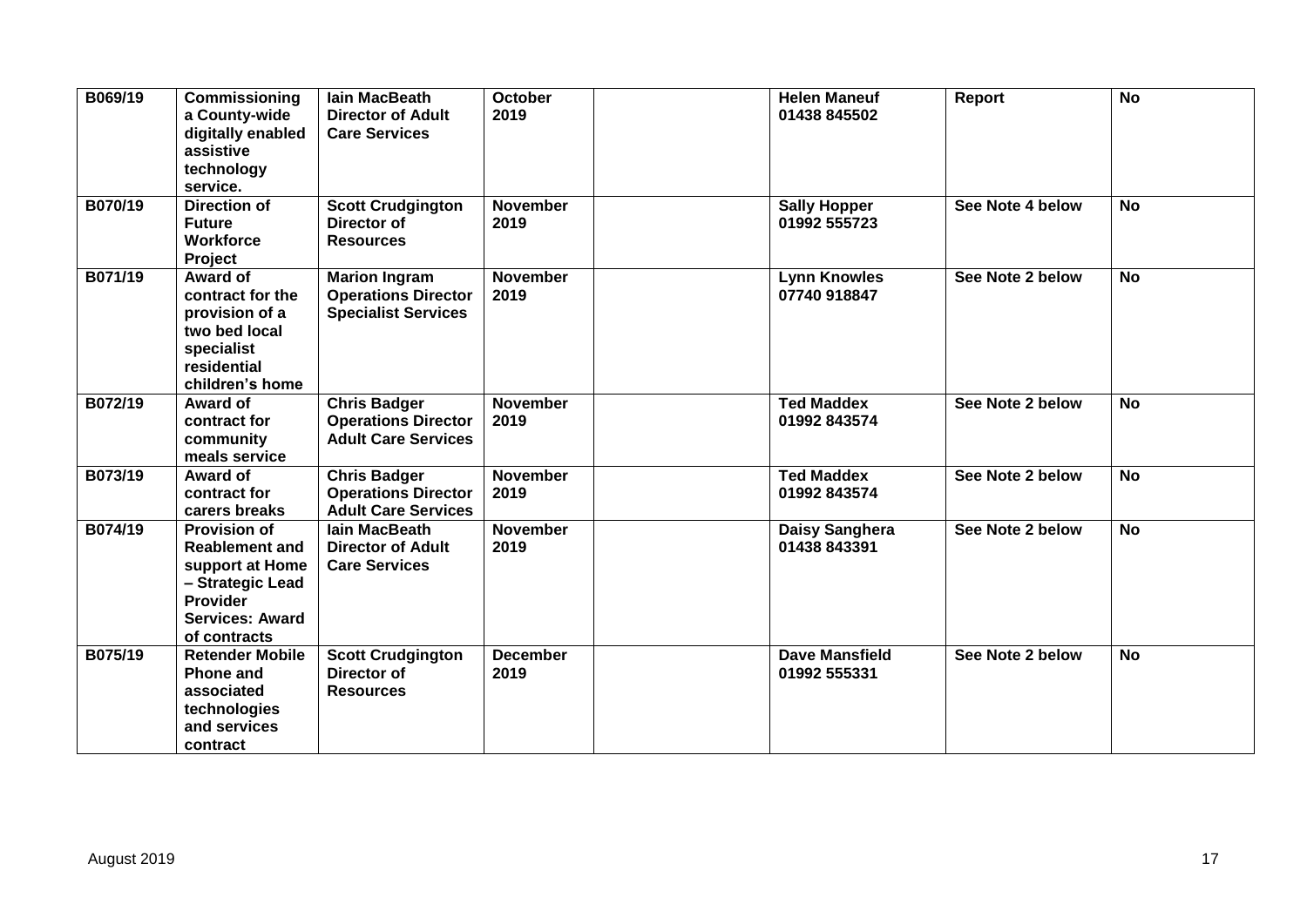#### **Notes:**

- 1. CBC contract = on behalf of 17 local authority members of the Central Buying Consortium<br>2. Quality and price evaluation derived from tenderers' submissions (which may contain exen
- 2. Quality and price evaluation derived from tenderers' submissions *(which may contain exempt information and if so will not be available for public inspection)*
- 3. Collaborative contract with one or more authorities (not a CBC contract)
- 4. Part II (due to 'Information relating to the financial or business affairs of any particular person (including the Council')".

If you have any general enquiries about this Forward Plan - contact Deborah Jeffery, Assistant Manager, Democratic Services, 01992 555563 Email: [deborah.jeffery@hertfordshire.gov.uk](mailto:deborah.jeffery@hertfordshire.gov.uk) 

**QUENTIN BAKER, CHIEF LEGAL OFFICER**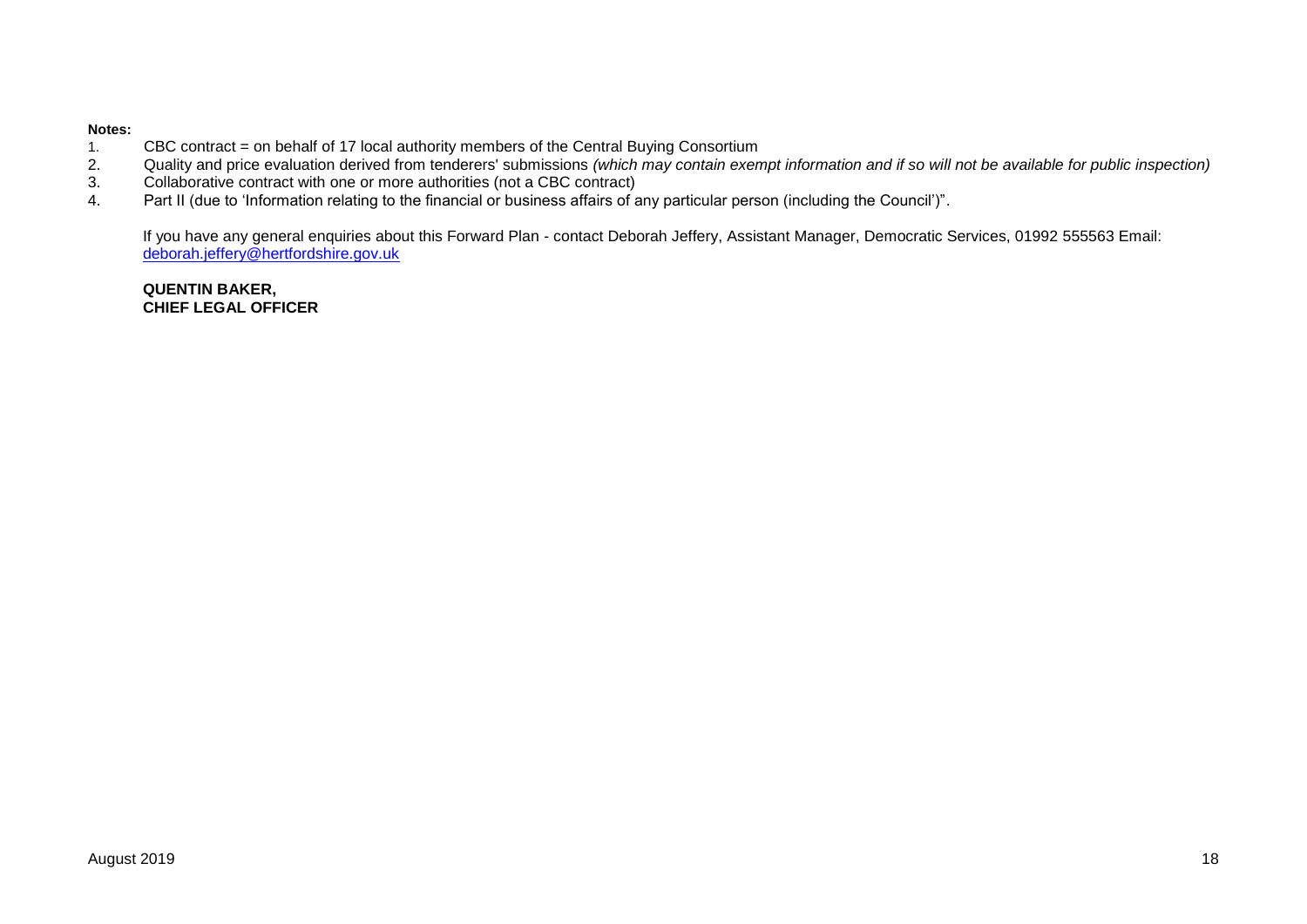

## **HERTFORDSHIRE COUNTY COUNCIL**

**FORWARD PLAN Notice of (a) key and other decisions likely to be made on behalf of the County Council by Cabinet, (b) key decisions likely to be made on behalf of the County Council by Officers and (c) decisions on Traffic Regulation Orders likely to be made by Officers on behalf of the County Council in the period 1 September 2019 – 31 December 2019**

# **Published: 7th August 2019**

[Note: Key decisions and other decisions due to be reached in August 2019 but not yet made remain listed (notice of these items was given in the Forward Plan issued on 4 July 2019)]

# **TRAFFIC REGULATION ORDERS**

#### **EAST HERTS & LEA VALLEY**

#### **Broxbourne**

| Location                                        | <b>Proposed Restriction</b> |
|-------------------------------------------------|-----------------------------|
| Andrews Lane, Cheshunt                          | 30mph Speed Limit           |
| Bryanstone Road, Waltham Cross                  | <b>Waiting Restrictions</b> |
| Jackson Drive, Flamstead End                    | <b>Waiting Restrictions</b> |
| Eleanor Cross Road, Waltham Cross               | <b>Waiting Restrictions</b> |
| Taverners Way, Hoddesdon                        | <b>Waiting Restrictions</b> |
| Hillside Crescent, Cheshunt                     | <b>Waiting Restrictions</b> |
| Blindman's Lane / Clarendon Road, Cheshunt      | <b>Waiting Restrictions</b> |
| Southmead Crescent / Marshcroft Drive, Cheshunt | <b>Waiting Restrictions</b> |
| Old Highway, Hoddesdon                          | <b>Waiting Restrictions</b> |
| Bury Green Road / Tudor Avenue, Cheshunt        | <b>Waiting Restrictions</b> |

### **East Herts**

| Location                                              | <b>Proposed Restriction</b>                      |
|-------------------------------------------------------|--------------------------------------------------|
| Various Roads, Hertford (3 areas)                     | <b>Waiting Restrictions</b>                      |
| Various Roads, Puckeridge                             | 7.5 Tonne Weight Limit                           |
| <b>Hertford Town Centre</b>                           | Experimental Pedestrian Zone                     |
| A120, Cambridge Road & Old Standon Hill, Standon      | One Way, Prescribed Routes, Prohibition of Turns |
| A120, High Street & Mill End, Standon                 | <b>Waiting Restrictions</b>                      |
| Hartham Lane, Hertford                                | <b>Waiting Restrictions</b>                      |
| Crane Mead, Ware                                      | Waiting Restrictions, Road Humps                 |
| Various Roads, Hunsdon                                | 30mph Speed Limit                                |
| Ermine Street, Norris Way etc, Buntingford            | <b>Waiting Restriction</b>                       |
| B180 Hunsdon Road, Widford                            | 40mph Speed Limit                                |
| Various Roads, Hertford                               | <b>Waiting Restrictions</b>                      |
| Havers Lane, Bishop's Stortford                       | <b>Waiting Restrictions</b>                      |
| Newlands Avenue, Lovett Close etc, Bishop's Stortford | <b>Waiting Restrictions</b>                      |
| Kiffin Road / Kitchener Road, Bishop's Stortford      | 20mph Speed Limit                                |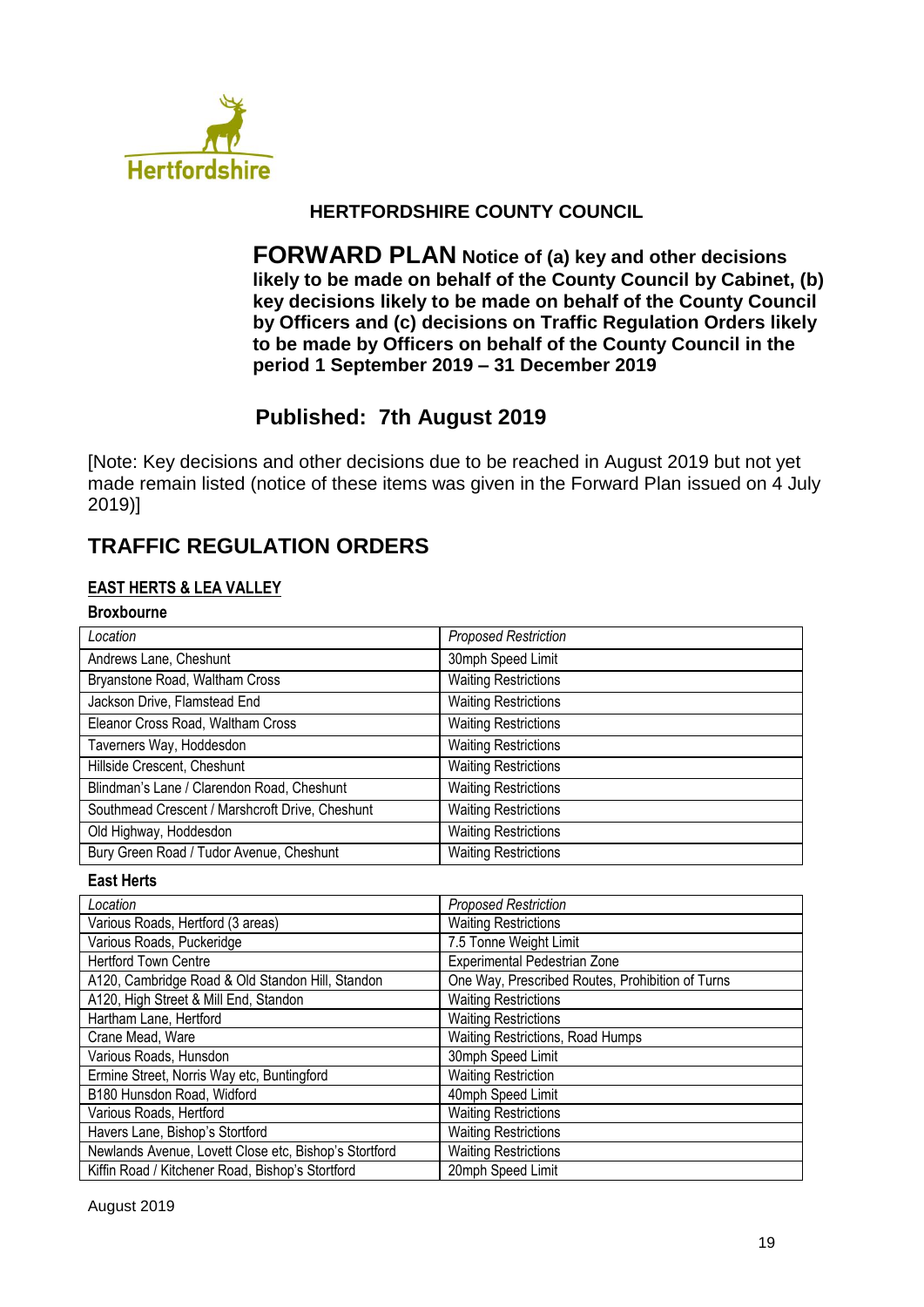| Alle<br>-<br>- ------<br>Bishon<br>-- -<br>rtforc<br>коя<br>ז∩ז<br>нос | . Jum<br>≺oac |
|------------------------------------------------------------------------|---------------|

## **MID HERTS**

#### **Dacorum**

| Location                                             | <b>Proposed Restriction</b>              |
|------------------------------------------------------|------------------------------------------|
| Tringford Road, Tring                                | 30mph Speed Limit, Waiting Restrictions  |
| Sunnyhill Road/Melsted Road, Hemel Hempstead         | <b>Waiting Restrictions</b>              |
| Bridgewater Road, Berkhamsted                        | <b>Waiting Restrictions</b>              |
| Various Roads, Berkhamsted (2)                       | <b>Waiting Restrictions</b>              |
| Various Roads, Hemel Hempstead                       | <b>Experimental Waiting Restrictions</b> |
| Various Roads, Markyate                              | 20mph Speed Limit                        |
| A4147 Maylands Avenue, Hemel Hempstead               | <b>Revocation Waiting Restrictions</b>   |
| A4251 London Road / Magenta Court, Hemel Hempstead   | <b>Waiting Restrictions</b>              |
| Buncefield Lane / Wood Lane End etc, Hemel Hempstead | Waiting Restrictions, Weight Limit       |
| Jocketts Road / Northridge Way etc, Hemel Hempstead  | <b>Waiting Restrictions</b>              |
| Long Chaulden / Cuttsfield Terrace, Hemel Hempstead  | <b>Waiting Restrictions</b>              |

## **St. Albans**

| Location                 | <b>Proposed Restriction</b>     |
|--------------------------|---------------------------------|
| Hatfield Road, St Albans | Parking Place Revocation        |
| Sandpit Lane, St Albans  | 30mph Speed Limit               |
| Various Roads, St Albans | 20mph Speed Limit Zone          |
| Langley Grove, Sandridge | <b>Waiting Restriction</b>      |
| Waverley Road, St Albans | <b>Waiting Restrictions</b>     |
| Harpenden Lane, Redbourn | Road Humps, Pedestrian Crossing |
| Harpenden Lane, Redbourn | <b>Waiting Restrictions</b>     |
| Beech Road, St Albans    | <b>Waiting Restrictions</b>     |

# **Welwyn Hatfield**

| Location                                                  | <b>Proposed Restriction</b>                                |
|-----------------------------------------------------------|------------------------------------------------------------|
| Various Roads, Welwyn Garden City                         | <b>Waiting Restrictions</b>                                |
| Hillcrest & Sorrel Close, Hatfield                        | Waiting Restrictions, Parking Places                       |
| Various Roads, Welwyn                                     | <b>Waiting Restrictions</b>                                |
| Welwyn Garden City Town Centre                            | Restricted Zone, Pedestrian Zone, 20mph Speed Limit, Cycle |
|                                                           | Lane, One Way Traffic, Parking Places, Road Humps          |
| Harper Green Lane, St Ives Close, Honeymead etc, Digswell | <b>Waiting Restrictions</b>                                |
| Fretherne Road, Welwyn Garden City                        | Prohibition of Motor Vehicles                              |
| Bridgefields, Welwyn Garden City                          | <b>Waiting Restrictions</b>                                |
| Swallowfields, Welwyn Garden City                         | <b>Waiting Restrictions</b>                                |
| Mimram Road, Welwyn                                       | <b>Waiting Restrictions</b>                                |
| Harmer Green Lane, Digswell                               | <b>Waiting Restrictions</b>                                |

# **NORTH HERTS**

#### **North Herts**

| Location                       | <b>Proposed Restriction</b> |
|--------------------------------|-----------------------------|
| Park Lane/Gun Lane, Knebworth  | <b>Waiting Restrictions</b> |
| Periwinkle Lane, Hitchin       | 20mph Speed Limit extension |
| Pixmore Avenue, Letchworth     | <b>Waiting Restrictions</b> |
| High Street/Mill Lane, Ashwell | Parking Place               |
| Various Roads, Hitchin         | <b>Waiting Restrictions</b> |

## **Stevenage**

| ocation                         | $\cdots$<br>. .<br>⊀estriction<br>useu<br>uv |
|---------------------------------|----------------------------------------------|
| Stevenage<br>Road<br>rora<br>⊣е | Humps<br>∖∪au                                |